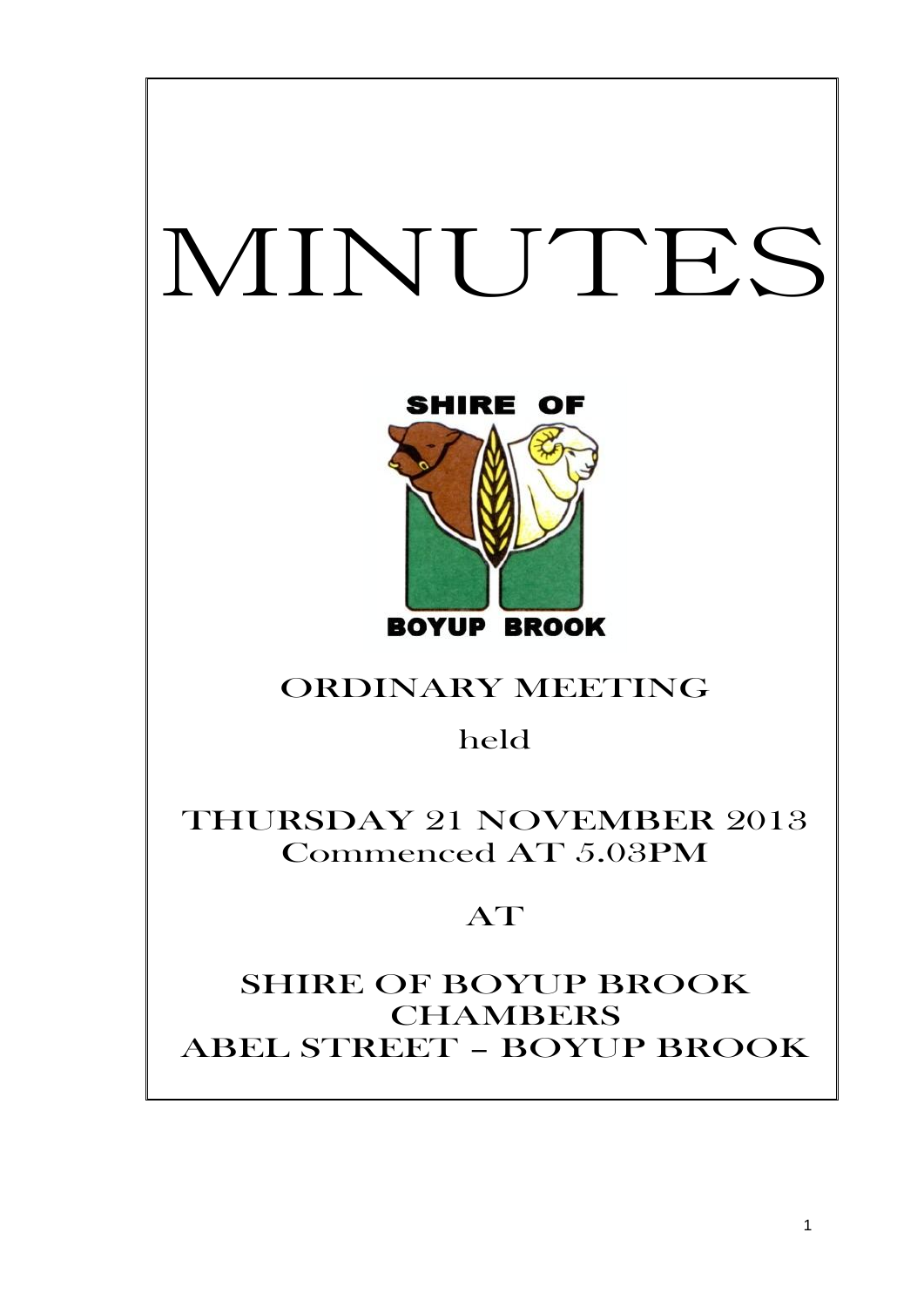# **TABLE OF CONTENTS**

|               | RECORD OF ATTENDANCE/APOLOGIES/LEAVE OF ABSENCE PREVIOUSLY                          |  |
|---------------|-------------------------------------------------------------------------------------|--|
|               |                                                                                     |  |
|               |                                                                                     |  |
|               |                                                                                     |  |
| $\mathbf{2}$  |                                                                                     |  |
| 2.1           |                                                                                     |  |
| $2.2^{\circ}$ |                                                                                     |  |
| 3             |                                                                                     |  |
| 4             |                                                                                     |  |
| 5             |                                                                                     |  |
| 6             |                                                                                     |  |
| 7             |                                                                                     |  |
| 8             |                                                                                     |  |
| 8.1           |                                                                                     |  |
|               |                                                                                     |  |
|               |                                                                                     |  |
|               |                                                                                     |  |
|               |                                                                                     |  |
|               |                                                                                     |  |
|               |                                                                                     |  |
|               |                                                                                     |  |
|               |                                                                                     |  |
|               |                                                                                     |  |
|               |                                                                                     |  |
| 9             |                                                                                     |  |
|               | 9.1.1                                                                               |  |
| 10            |                                                                                     |  |
| 11            | URGENT BUSINESS BY APPROVAL OF THE PRESIDENT OR A MAJORITY OF COUNCILLORS PRESENT39 |  |
|               |                                                                                     |  |
|               |                                                                                     |  |
|               |                                                                                     |  |
|               |                                                                                     |  |
| 13            |                                                                                     |  |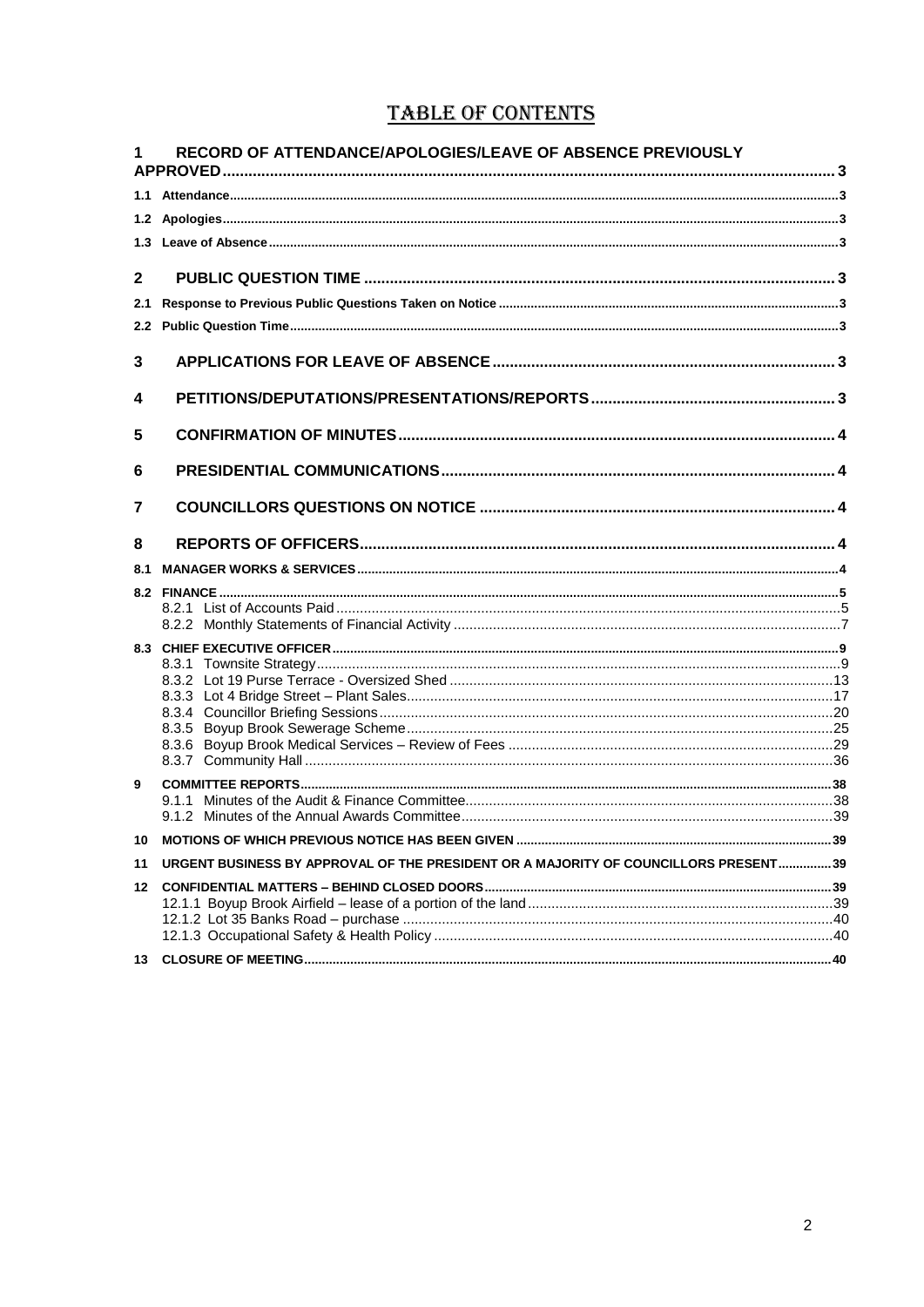# <span id="page-2-0"></span>**1 RECORD OF ATTENDANCE/APOLOGIES/LEAVE OF ABSENCE PREVIOUSLY APPROVED**

# <span id="page-2-1"></span>**1.1 Attendance**

Cr M Giles – Shire President Cr G Aird – Deputy Shire President Cr J Imrie Cr P Kaltenrieder Cr K Moir Cr B O'Hare Cr T Oversby Cr R Walker

STAFF: Mr Alan Lamb (Chief Executive Officer) Mr Rob Staniforth-Smith (Manager of Works & Services) Mrs Maria Lane (Executive Assistant)

PUBLIC:

- <span id="page-2-2"></span>**1.2 Apologies**
- <span id="page-2-3"></span>**1.3 Leave of Absence** Cr E Biddle

# <span id="page-2-4"></span>**2 PUBLIC QUESTION TIME**

# <span id="page-2-5"></span>**2.1 Response to Previous Public Questions Taken on Notice**

Nil

# <span id="page-2-6"></span>**2.2 Public Question Time**

# <span id="page-2-7"></span>**3 APPLICATIONS FOR LEAVE OF ABSENCE**

Nil

# <span id="page-2-8"></span>**4 PETITIONS/DEPUTATIONS/PRESENTATIONS/REPORTS**

Cr Aird attended a parliamentary sitting and informed Council on the concerns raised about Shire amalgamations.

Cr Oversby attended the Upper Blackwood Agricultural Show and mentioned that the day was enjoyed by all and the numbers were up from last year.

Cr O'Hare informed Council that the Community Christmas Party will be held on the 6<sup>th</sup> December 2013 and the Shire requires help from Councillors with this event.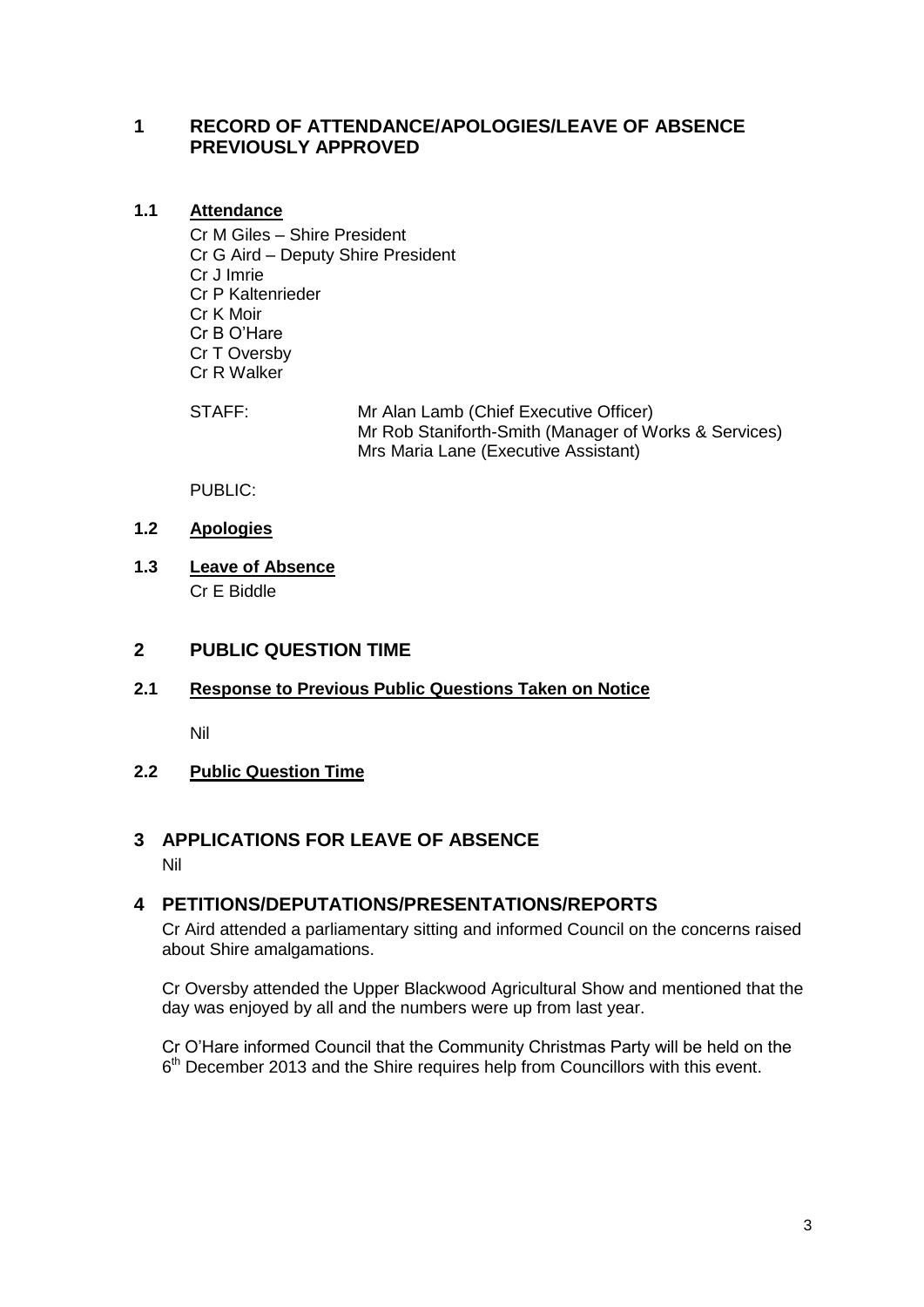# <span id="page-3-0"></span>**5 CONFIRMATION OF MINUTES**

# **5.1 Ordinary Meeting of Council - Thursday 17 October 2013**

# **OFFICER RECOMMENDATION**

**That the minutes of the Ordinary Meeting of Council held on Thursday 17 October 2013 be confirmed as an accurate record.**

## **COUNCIL DECISION**

**MOVED: Cr Kaltenrieder SECONDED: Cr Oversby**

**That the minutes of the Ordinary Meeting of Council held on Thursday 17 October 2013 be confirmed as an accurate record subject to the following amendments:-**

**Item 10.2.1 – page 32 to include "Council felt that wider consultation with the community would be beneficial."**

**Item 10.2.1 – page 32 to include Cr Moir and Cr Imrie for the motion.**

## **Carried 8/0 Res 151/13**

# <span id="page-3-1"></span>**6 PRESIDENTIAL COMMUNICATIONS**

Attended Remembrance Day on 11<sup>th</sup> November 2013 at the Boyup Brook War Memorial.

Had a meeting with Hon Terry Redman, mentioned that Terry Redman has been appointed the new leader of the WA Nationals.

Attended a meeting on 21<sup>st</sup> October 2013 with the CEO and Dr Mel to discuss the Health Department Strategy.

# <span id="page-3-2"></span>**7 COUNCILLORS QUESTIONS ON NOTICE**

Nil

# <span id="page-3-4"></span><span id="page-3-3"></span>**8 REPORTS OF OFFICERS**

**8.1 MANAGER WORKS & SERVICES Nil**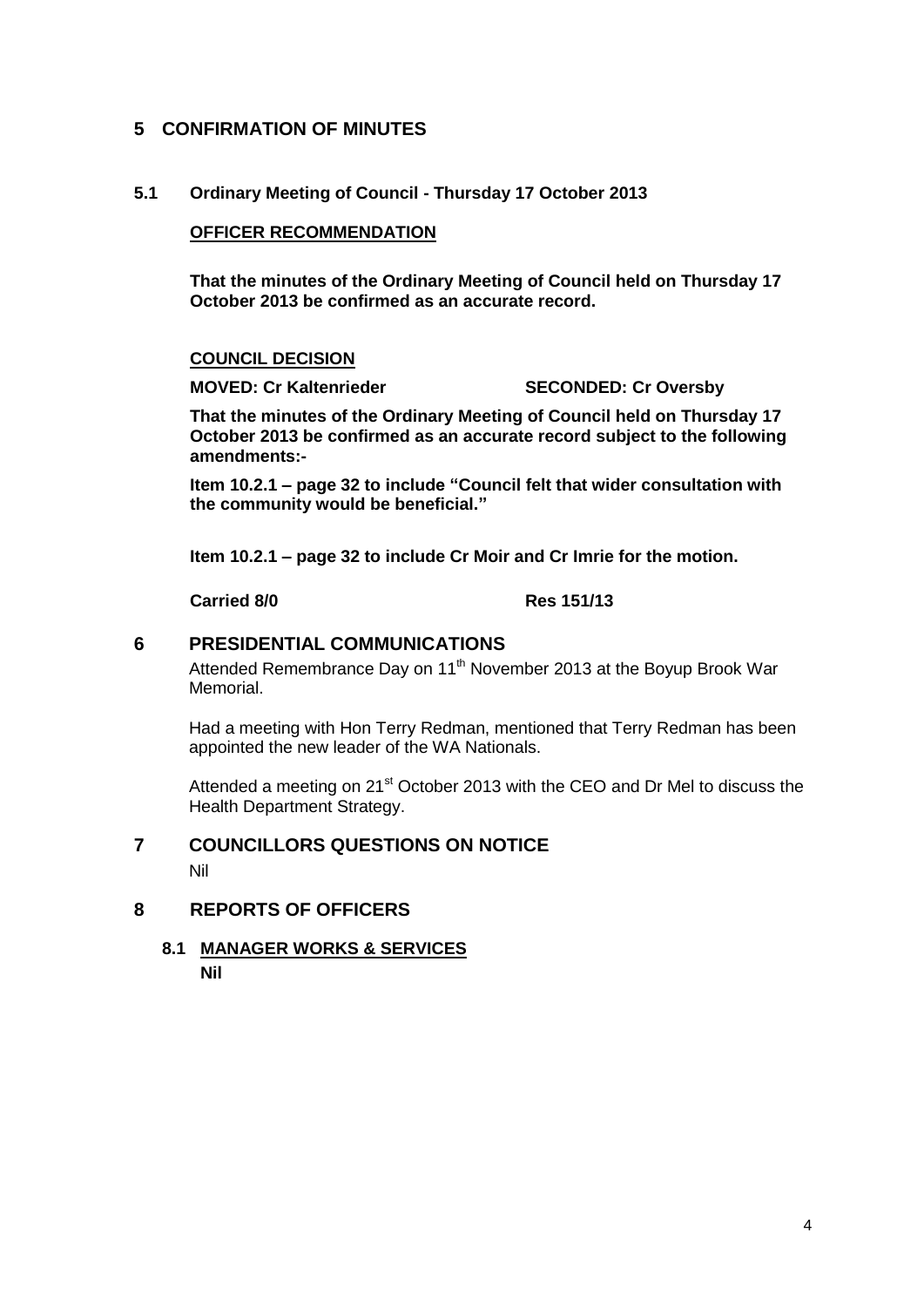# <span id="page-4-1"></span><span id="page-4-0"></span>**8.2.1 List of Accounts Paid**

| <b>Location:</b>                       | Not applicable                      |
|----------------------------------------|-------------------------------------|
| <b>Applicant:</b>                      | Not applicable                      |
| <b>File:</b>                           | FM/1/002                            |
| <b>Disclosure of Officer Interest:</b> | None                                |
| Date:                                  | 15 November 2013                    |
| Author:                                | Kay Raisin - Finance Officer        |
| <b>Authorizing Officer:</b>            | Alan Lamb - Chief Executive Officer |
| Attachments:                           | Yes - List of Accounts Paid         |

### **SUMMARY**

In accordance with the Local Government (Financial Management) Regulations the list of accounts paid is presented to Council.

\_\_\_\_\_\_\_\_\_\_\_\_\_\_\_\_\_\_\_\_\_\_\_\_\_\_\_\_\_\_\_\_\_\_\_\_\_\_\_\_\_\_\_\_\_\_\_\_\_\_\_\_\_\_\_\_

## **BACKGROUND**

Invoices received for the supply of goods and services, salaries and wages and the like have been paid during the period

## **COMMENT**

The attached listing represents accounts paid by cheque and by electronic means during the period 12 October 2013 to 14 November 2013.

## **CONSULTATION**

Nil

## **STATUTORY OBLIGATIONS**

Local Government (Financial Management) Regulations 1996, Regulations 12 and 13 apply and are as follows:

**12. Payments from municipal fund or trust fund**

*(1) A payment may only be made from the municipal fund or the trust fund —*

*(a) if the local government has delegated to the CEO the exercise of its power to make payments from those funds — by the CEO; or*

*(b) otherwise, if the payment is authorised in advance by a resolution of the council.*

- *(2) The council must not authorise a payment from those funds until a list prepared under regulation 13(2) containing details of the accounts to be paid has been presented to the council.*
- *13. Lists of accounts*
- *(1) If the local government has delegated to the CEO the exercise of its power to make payments from the municipal fund or the trust fund,*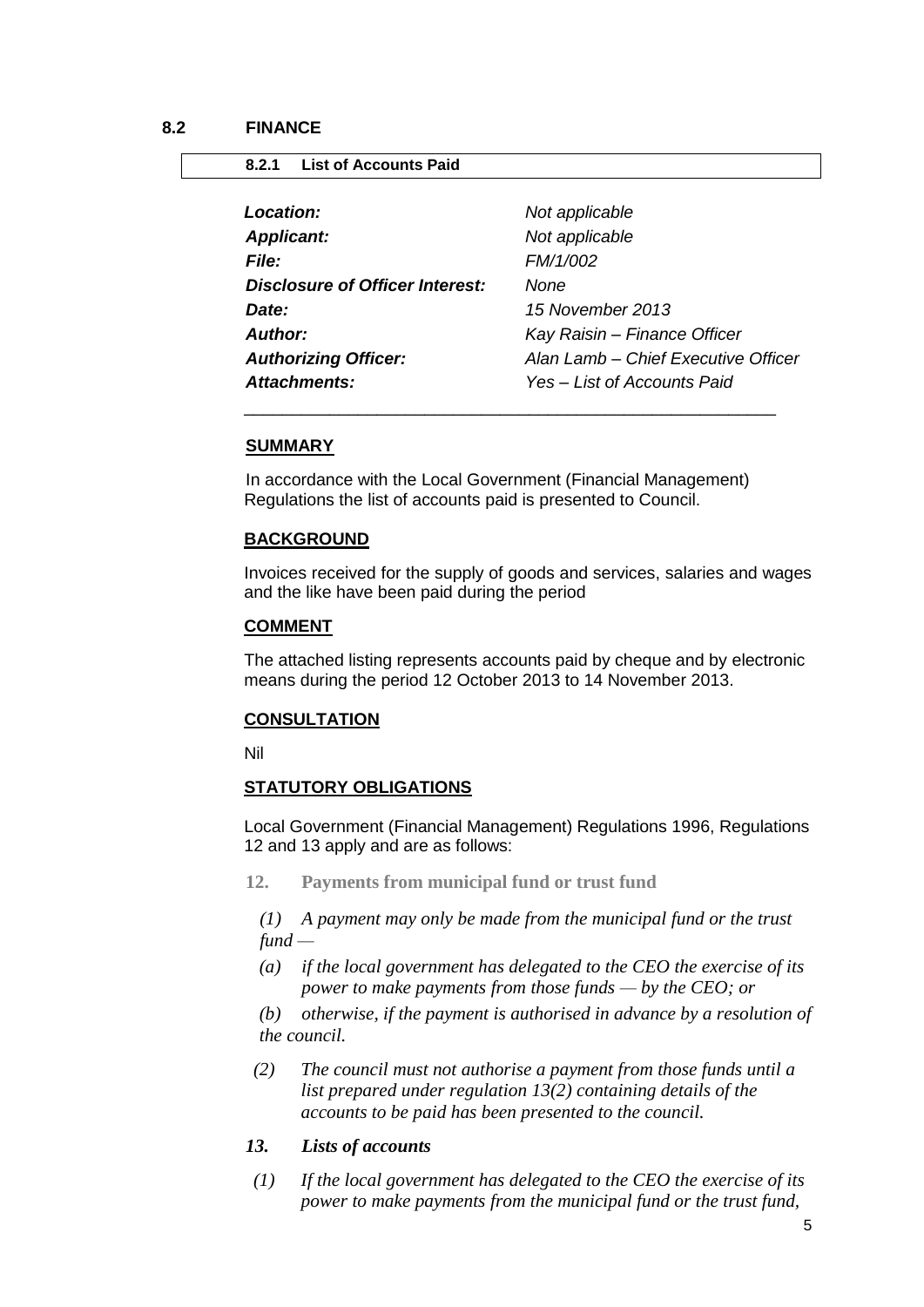*a list of accounts paid by the CEO is to be prepared each month showing for each account paid since the last such list was prepared —*

- *(a) the payee's name;*
- *(b) the amount of the payment;*
- *(c) the date of the payment; and*
- *(d) sufficient information to identify the transaction.*
- *(2) A list of accounts for approval to be paid is to be prepared each month showing —*

*(a) for each account which requires council authorisation in that month —*

- *(i) the payee's name;*
- *(ii) the amount of the payment; and*
- *(iii) sufficient information to identify the transaction; and*

*(b) the date of the meeting of the council to which the list is to be presented.*

*(3) A list prepared under sub regulation (1) or (2) is to be —*

*(a) presented to the council at the next ordinary meeting of the council after the list is prepared; and*

*(b) recorded in the minutes of that meeting.*

## **POLICY IMPLICATIONS**

Council's Authority to Make Payments Policy has application.

## **BUDGET/FINANCIAL IMPLICATIONS**

Account payments are in accordance with the adopted budget for 2012/13 or authorised by separate resolution.

## **STRATEGIC IMPLICATIONS**

Nil

## **VOTING REQUIREMENTS**

Simple Majority

## **COUNCIL DECISION & OFFICER RECOMMENDATION – ITEM 8.2.1**

**MOVED: Cr Aird SECONDED: Cr Walker**

**That the list of accounts paid in October and November 2013 as presented totalling \$485,079.67 and as represented by cheque voucher numbers 19379-19401 totalling \$22,567.42 and accounts paid by direct electronic payments through the Municipal Account totalling \$462,512.25 be received.**

**CARRIED 8/0 Res 152/13**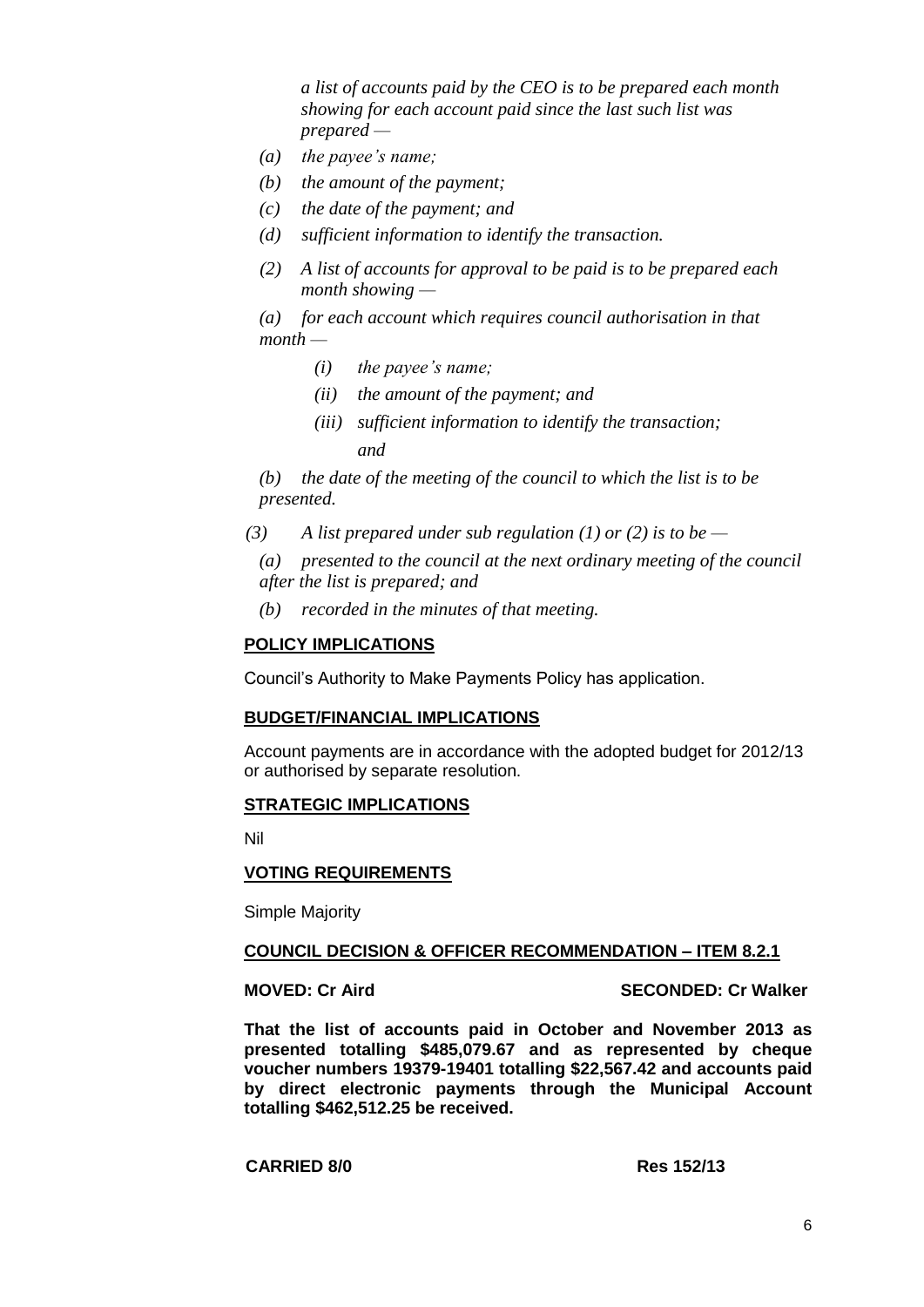## <span id="page-6-0"></span>**8.2.2 Monthly Statements of Financial Activity**

| Location:                       | Not applicable                         |
|---------------------------------|----------------------------------------|
| <b>Applicant:</b>               | Not applicable                         |
| <i>File:</i>                    | FM/10/003                              |
| Disclosure of Officer Interest: | <b>None</b>                            |
| Date:                           | 12 November 2013                       |
| <b>Author:</b>                  | Consultant-Darren Long                 |
| <b>Authorizing Officer:</b>     | Alan Lamb - Chief Executive<br>Officer |
| <b>Attachments:</b>             | Yes - Financial Reports                |

## **SUMMARY**

Report recommends Council receive the Statement of Financial Activities and the Net Current Assets for the month ended 31 October 2013.

## **BACKGROUND**

Section 6.4 of the Local Government Act 1995 places financial reporting obligations on local government operations.

Regulation 34 (1)–(4) of the Local Government (Financial Management) Regulations 1996 requires the local government to prepare a 'Monthly Statement of Financial Activity'.

The regulations also prescribe the content of the reports. Details of items of Material Variances are also listed.

The various data are included as separate attachments.

## **COMMENT**

It is a statutory requirement that the Financial Activities Report be presented for every month.

## **CONSULTATION**

Nil

## **STATUTORY OBLIGATIONS**

Local Government (Financial Management) Regulations 1996, s34 (1) (a)

Local Government (Financial Management) Regulations 1996, s34 (2) (a) (b)

## **POLICY IMPLICATIONS**

Nil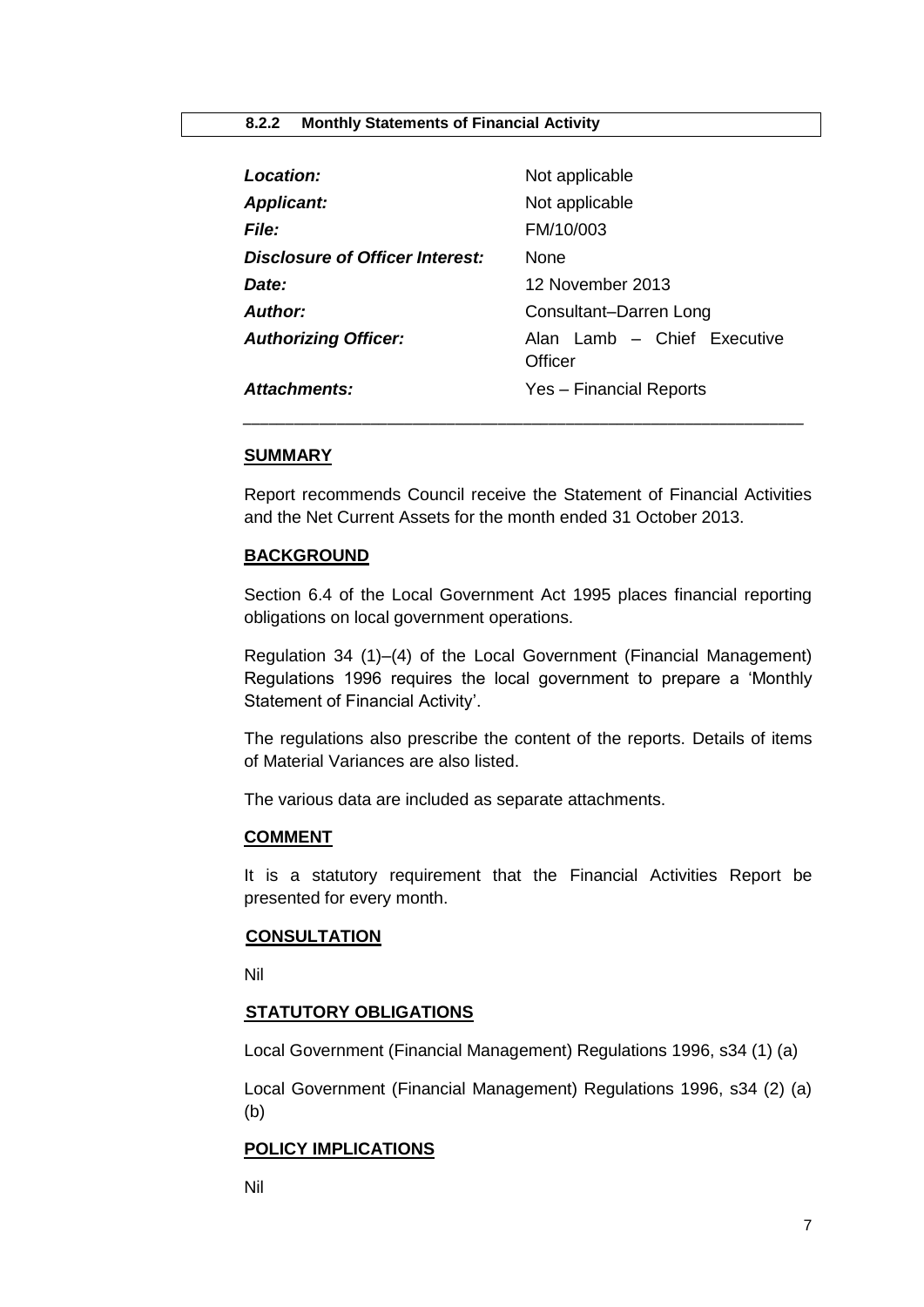# **BUDGET/FINANCIAL IMPLICATIONS**

As listed on the attached reports

# **STRATEGIC IMPLICATIONS**

Nil

# **VOTING REQUIREMENTS**

Simple Majority

# **COUNCIL DECISION & OFFICER RECOMMENDATION – ITEM 8.2.2**

**MOVED: Cr Oversby SECONDED: Cr O'Hare**

- **(a) That the October 2013 Monthly Statements of Financial Activity and Statement of Net Current Assets as presented, be received.**
- **(b) That the amounts listed as material variances be authorised.**

**CARRIED 8/0 Res 153/13**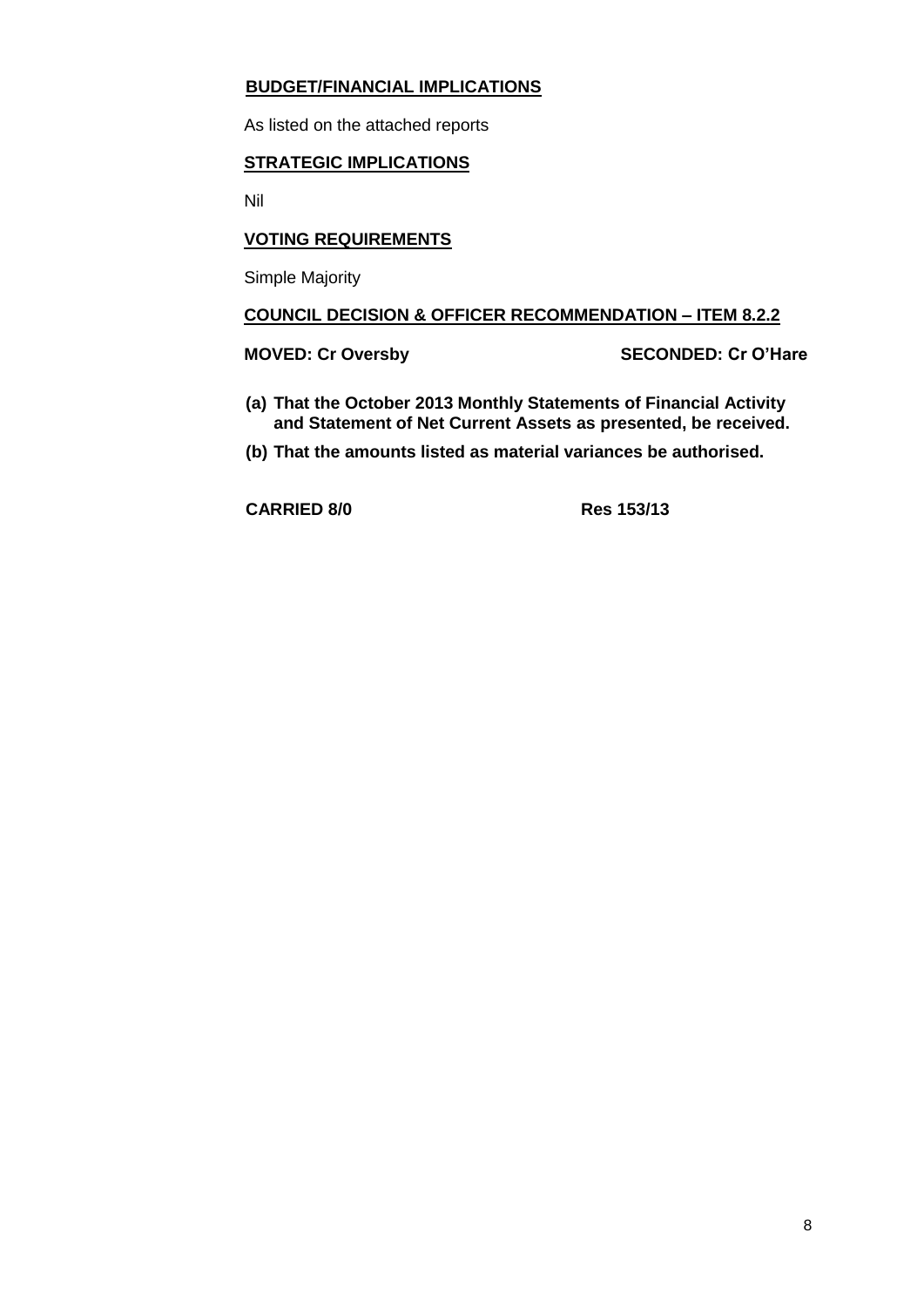## <span id="page-8-0"></span>**8.3 CHIEF EXECUTIVE OFFICER**

## <span id="page-8-1"></span>**8.3.1 Townsite Strategy**

| Location:                              | Townsite                           |
|----------------------------------------|------------------------------------|
| <b>Applicant:</b>                      | Council                            |
| <b>File:</b>                           |                                    |
| <b>Disclosure of Officer Interest:</b> | None                               |
| Date:                                  | 12 November 2013                   |
| <b>Author:</b>                         | Geoffrey Lush (Council Consultant) |
| <b>Authorizing Officer:</b>            | A Lamb                             |
| <b>Attachments:</b>                    | 1 Strategy Summary                 |
|                                        | 2 Strategy Plan                    |

## **SUMMARY**

This report is to consider the preparation of the Boyup Brook Townsite Strategy.

A summary of the draft Strategy is attached and the report will be circulated at the Meeting.

*\_\_\_\_\_\_\_\_\_\_\_\_\_\_\_\_\_\_\_\_\_\_\_\_\_\_\_\_\_\_\_\_\_\_\_\_\_\_\_\_\_\_\_\_\_\_\_\_\_\_\_\_\_\_\_\_\_\_\_*

It is recommended that the item be deferred until the next Council Meeting.

## **BACKGROUND**

Under the provisions of the Planning and Development Act 2005, Council is required to review the Town Planning Scheme every five years. Town Planning Scheme No 2 was gazetted on the  $7<sup>th</sup>$  November 1997 and no formal review of its operation has occurred.

In undertaking the review Council must submit a report to the Minister and either:

- Resolve to prepare a new Town Planning Scheme; or
- Consolidate the current Scheme.

Inherent in this process is the preparation of a Local Planning Strategy. The Local Planning Strategy for Boyup Brook will comprise of the approved Rural Strategy and the Townsite Strategy.

Councilors conducted a townsite inspection in February last year which raised a number of issues that have been subsequently investigated. Progression of the Strategy has been delayed due to the need to complete the review of the Planning Scheme and preparation of Amendment No 15. In addition significant time has been spent on the structure plan provisions and the introduction of the statutory provisions through Amendment 14 in association with the structure plan for Hilder's property.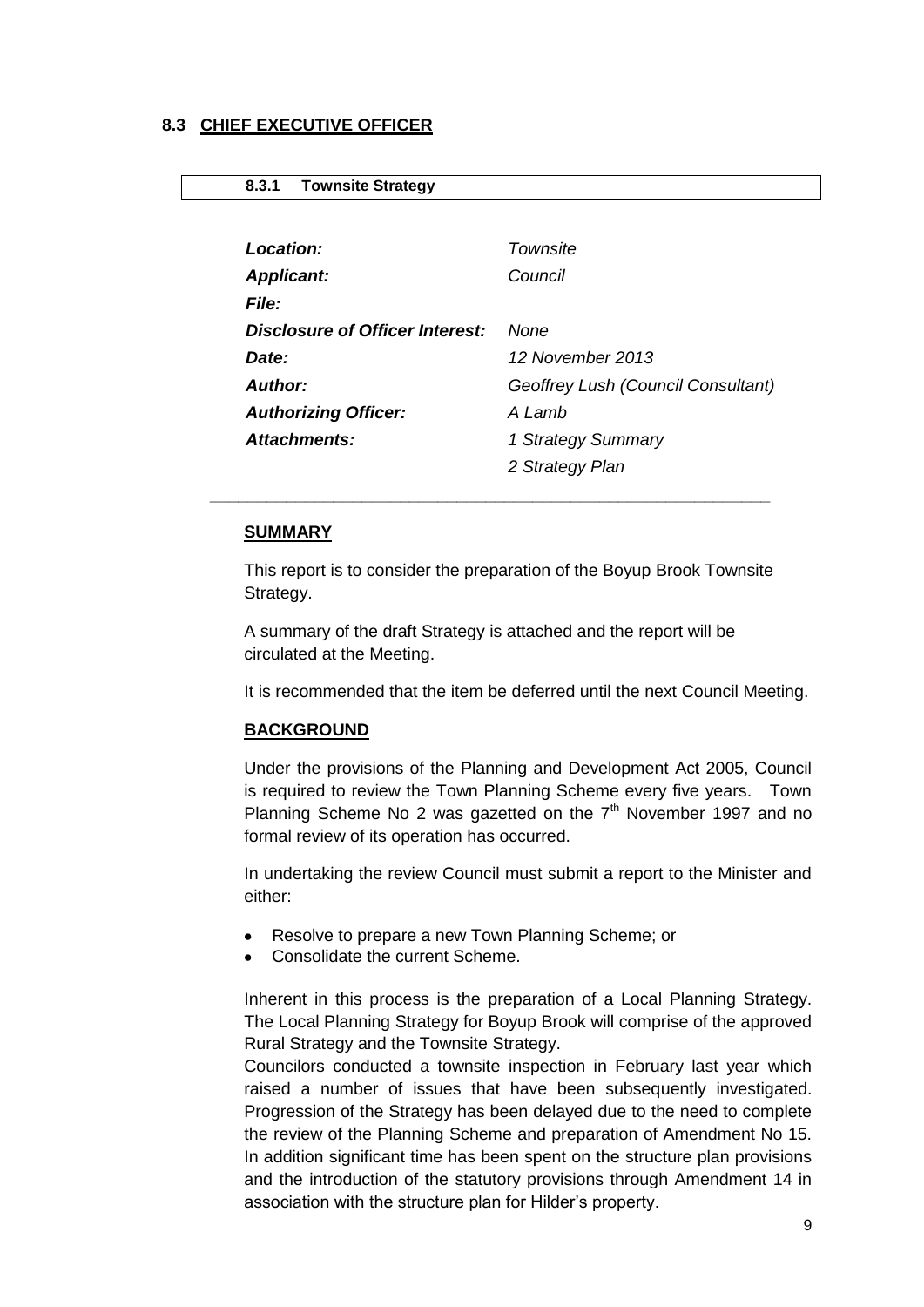# **CONSULTATION**

- Department of Planning;
- Landowners;  $\bullet$
- Council officers and other consultants; and  $\bullet$
- Various government departments

# **STATUTORY OBLIGATIONS**

The statutory obligation of Council are contained in the Planning and Development Act 2005 and associated regulations.

The Regulations require that Council shall prepare a Scheme Report in the form of a Local Planning Strategy. A Local Planning Strategy shall:

- (a) set out the long-term planning directions for the local government;
- (b) apply State and regional planning policies; and
- (c) provide the rationale for the zones and other provisions of the Scheme.

The draft Strategy is to be forwarded to the Planning Commission which will examine in terms of the above and shall grant consent for it to be advertised for public comment. The advertising process is the same as for an amendment.

# **COMMENT**

A summary of the Strategy Report is contained as Attachment 1 and the Strategy Plan as Attachment 2.

The contents of the Strategy Report is as follows:

- 1.0 Introduction;
- 2.0 Existing Conditions;
- 3.0 Policy Framework;
- 4.0 Issues and
- 5.0 Strategy Recommendations.
	- The Issues Section deals with the following:
- 4.1 Trends in Urban Development
- 4.2 Development Triggers
- 4.3 Residential Development
- 4.3.1 Existing Housing
- 4.3.2 Land Availability
- 4.3.3 Residential Demand
- 4.3.4 Aging Population
- 4.3.5 Ancillary Accommodation
- 4.3.6 Development Guide Plan
- 4.3.7 Diversity and Affordability
- 4.4 Industrial Development
- 4.5 Commercial Development
- 4.6 Infrastructure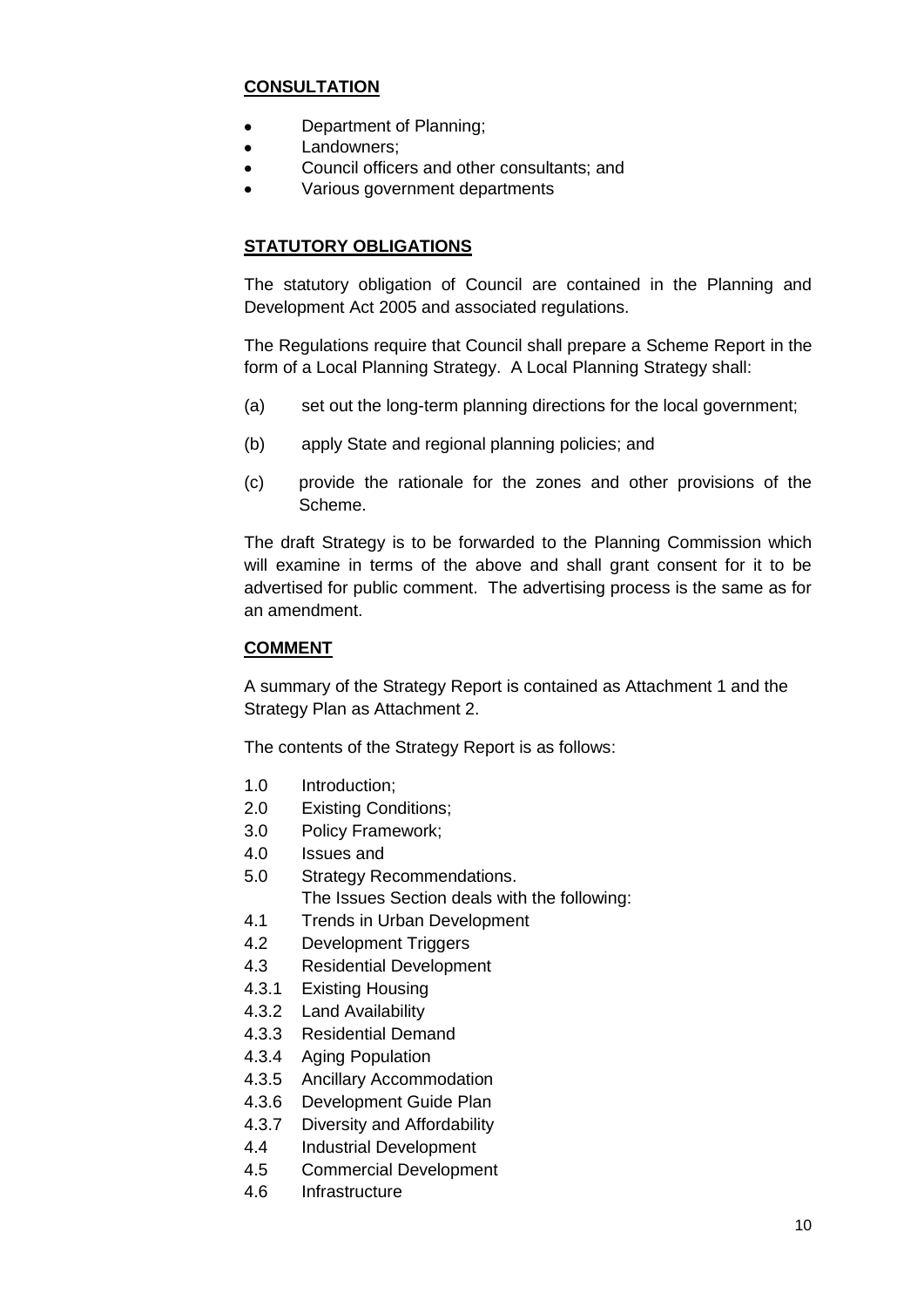- 4.6.1 Sewerage
- 4.6.2 Water Supply
- 4.6.3 Power
- 4.7 Ecological Linkages
- 4.8 Roads; Pathways and Parking
- 4.9 Townsite Expansion Areas
- 4.9.1 Description
- 4.9.2 Development Potential
- 4.9.3 Development Issues
- 4.10 Strategic Sites

The major component of the Strategy deals with residential development. This includes the potential townsite Expansion Areas to the south and north east of the town centre.

While the town population and growth is remaining static the population is aging. This is creating demand for alternative forms of housing and units. The current housing stock is almost exclusively single detached dwellings.

Boyup Brook is the only municipality in the South West which does not have a reticulated sewerage scheme. The lack of sewerage is a major obstacle and impediment to residential development. The imposition of larger lot sizes for onsite effluent disposal is restricting the development of smaller lots and unit development.

The absence of reticulated sewerage is the single largest obstacle to the sustainability of the townsite and will result in an urban form which is contrary to State Planning Policies.

The two townsite expansion areas have been subject to a preliminary examination. The Terry Road site could yield between 550 to 750 lots urban lots. The Arthur Road site could yield between 500 to 800 lots at 2,000sqm minimum lot size.

This means that each site is potentially capable of doubling the size of the current townsite, excluding the existing rural residential development.

There are a range of issues which would need to be considered in the design of each site and these may affect the lot yield. These include:

- Demand analysis;
- Protection of remnant vegetation;
- Bush fire management;
- A biophysical assessment of the river to determine foreshore management requirements;
- Defining flood prone land;
- A site and soil evaluation;
- A local water management strategy:
- Traffic analysis road access and connections to the town centre; and
- A community infrastructure plan.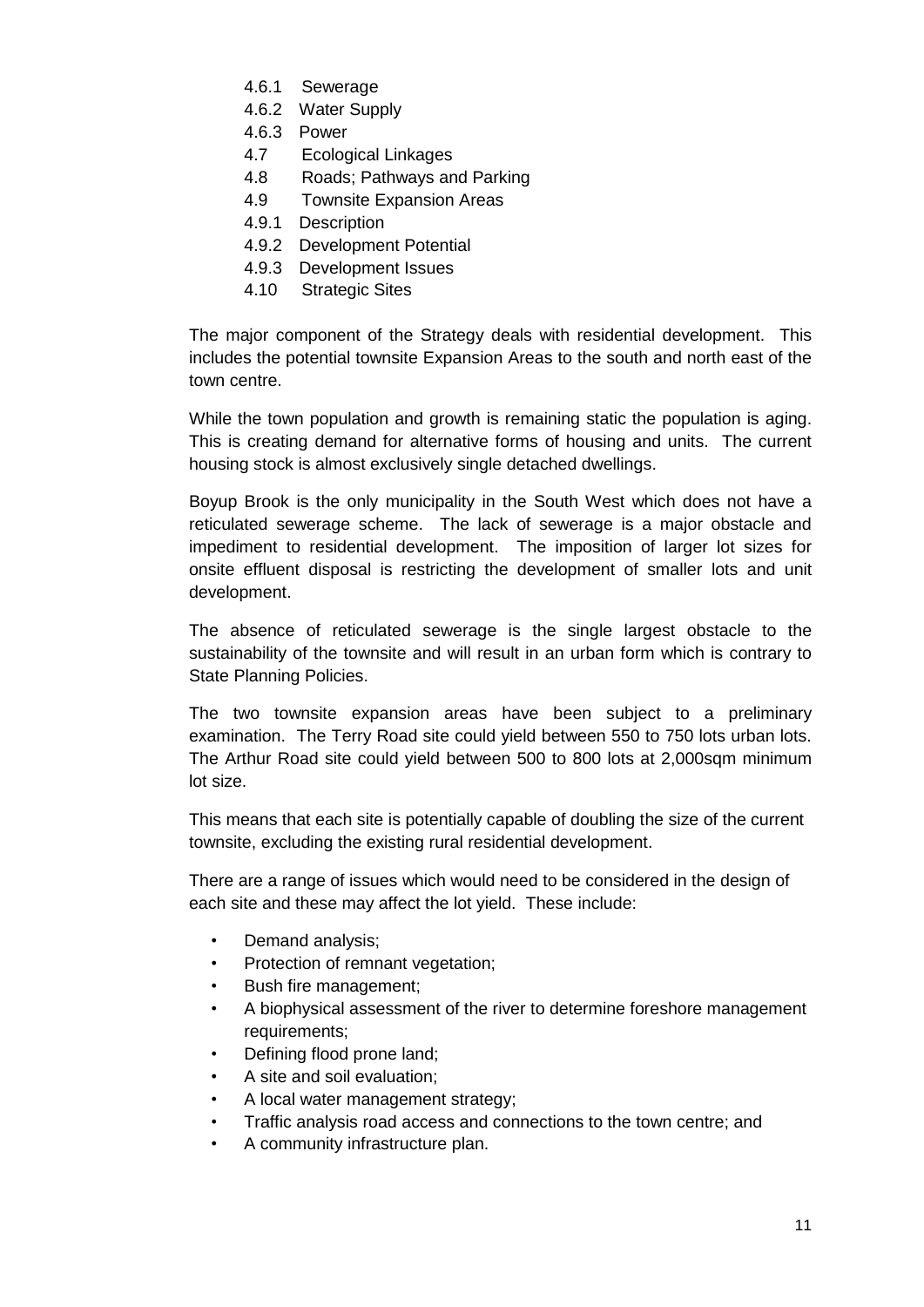The community infrastructure plans should recognise that it is Council's objective for the existing services within the townsite to be strengthened and or expanded rather than being duplicated in the townsite expansion areas. They must identify where there sufficient scope to accommodate this and examine how any gaps or shortfalls will be managed.

# **POLICY IMPLICATIONS**

The Townsite Strategy will provide the guiding framework for the review of Council's policies.

# **BUDGET/FINANCIAL IMPLICATIONS**

None

# **STRATEGIC IMPLICATIONS**

The preparation of the Townsite Strategy is an important review of Council's policies and development issues within the townsite. It will provide the strategic framework and justification for further amendments to the Scheme and proposed developments.

# **SUSTAINABILITY IMPLICATIONS**

The Townsite Strategy must address sustainability issues.

Various State Planning Policies contain the sustainability principles and considerations which apply to planning for urban growth and settlement in Western Australia. The overall aim of the policy is to facilitate sustainable patterns of urban growth and settlement by setting out the requirements of sustainable settlements and communities and the broad policy in accommodating growth and change.

# **VOTING REQUIREMENTS**

Simple Majority

**COUNCIL DECISION & OFFICER RECOMMENDATION – ITEM 8.3.1**

**MOVED: Cr Imrie SECONDED: Cr Oversby**

**That Council defer consideration of the draft Townsite Strategy until the next Meeting.**

**Carried 8/0 Res 154/13**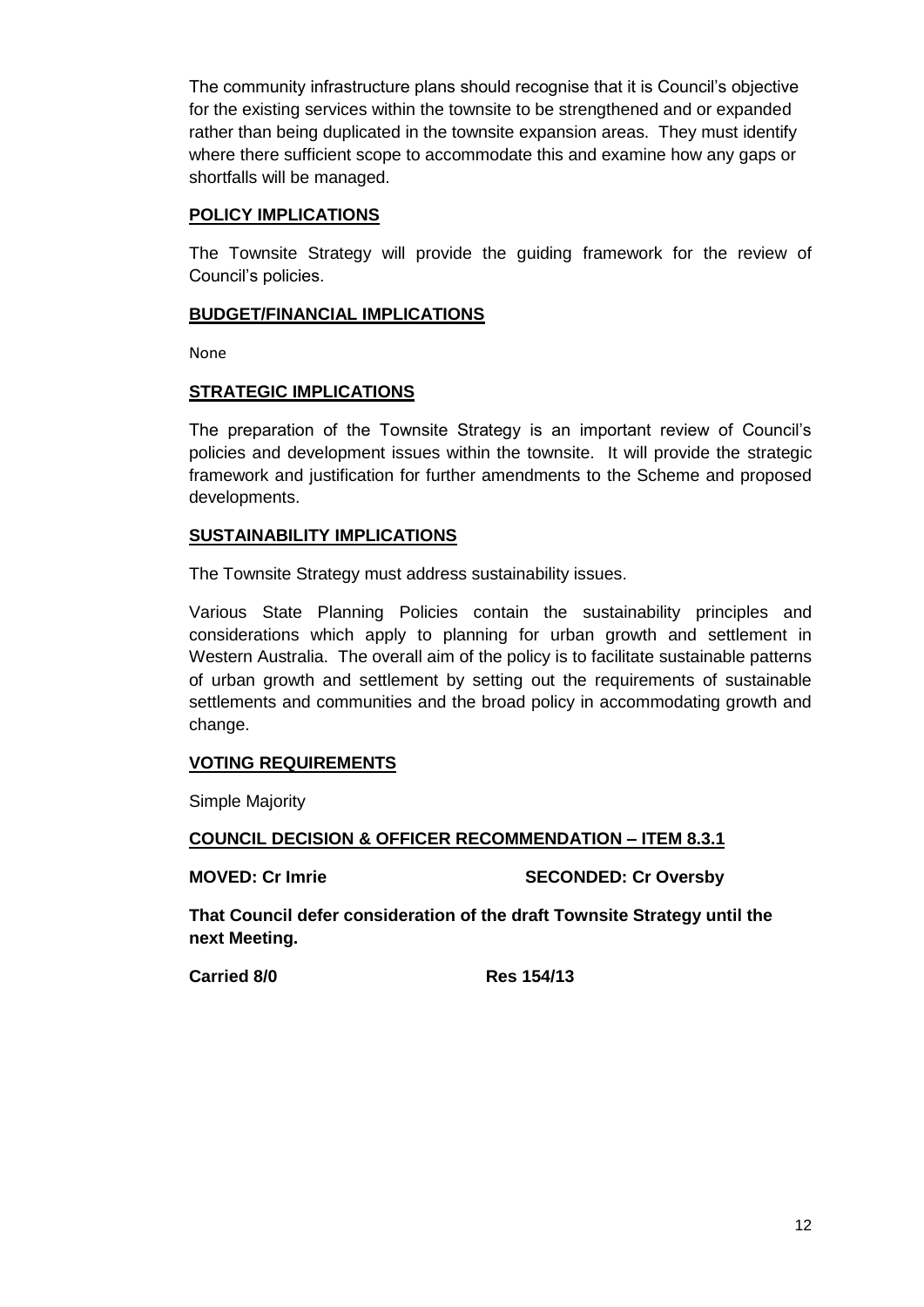<span id="page-12-0"></span>

| <b>Location:</b>                | Lot 19 (No 5) Purse Terrace, Boyup<br><b>Brook</b> |
|---------------------------------|----------------------------------------------------|
| <b>Applicant:</b>               | <i>J&amp;K Mader</i>                               |
| <b>File:</b>                    |                                                    |
| Disclosure of Officer Interest: | None                                               |
| Date:                           | 12 November 2013                                   |
| <b>Author:</b>                  | Geoffrey Lush (Council Consultant)                 |
| <b>Authorizing Officer:</b>     | A Lamb                                             |
| <b>Attachments:</b>             | 1 Site Plan                                        |

*\_\_\_\_\_\_\_\_\_\_\_\_\_\_\_\_\_\_\_\_\_\_\_\_\_\_\_\_\_\_\_\_\_\_\_\_\_\_\_\_\_\_\_\_\_\_\_\_\_\_\_\_\_\_\_\_\_\_\_*

# **SUMMARY**

This report is to consider a development application from J&K Mader for an outbuilding.

There is no objection to the application.

# **BACKGROUND**

The subject land is Lot 19 (No5) Purse Terrace as shown below. It has an area of 924sqm.

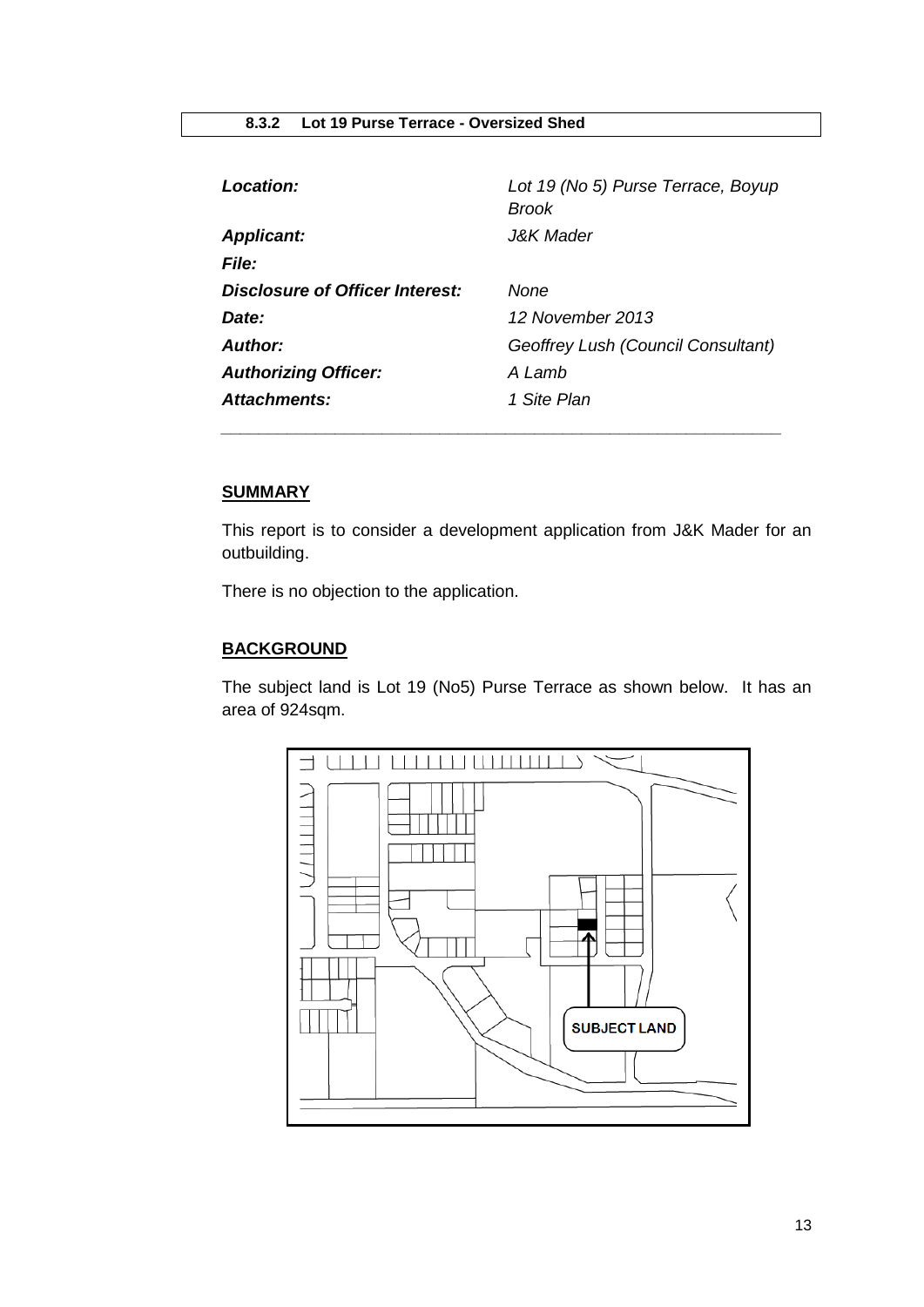It is proposed to erect a 40sqm shed being 5m X 8m with a wall height of 3.2m. A site plan is contained as Attachment 1.

The shed will have a gable height of 4.7 metres.

The applicants have stated that:

Our reason for a shed of this height is to allow for a mezzanine floor to maximise storage space. Our house is situated centrally on our block leaving a moderate sized backyard, to utilise this space we have allowed for a shed of 8m by 5m dimensions. This shed is our only stand-alone outbuilding which we will be using for all our gardening, hobbies and storage.

We believe because our block has been levelled and sits approximately l.5m below the adjacent blocks, a shed of this height will have little impact on our neighbours. The sketches attached with this application show that our shed walls will sit 10cm above the fence line we share with 3 Purse Terrace and our roof ridge only 26cm above the existing shed at this property. In relation to the properties along our rear boundary, the shed walls sit approximately 70cm above the existing small fence and the roof ridge a further 1.5m. However, the boundary is heavily planted and we can't see their houses from our shed pad area.

We have also shown the attached sketches to the affected neighbours and both Mr and Mrs Della Vedova at 3 Glynn Street and Mr and Mrs Biddle at 5 Glynn Street have given us their blessing to go ahead, provided the shed does not impair their vision above the roof ridge of our house, which it will not.

## **CONSULTATION**

None but the landowners to the rear of the property have provided letters stating that they do not object to the proposal.

# **STATUTORY OBLIGATIONS**

The subject land is included in the Residential R15 zone and development is subject to the Residential Design Codes.

Approval for an outbuilding is not required under the revised R Codes where:

- The size of the outbuilding does not exceed 60sqm;
- The wall height is less than 2.4m;
- The ridge height is less than 4.2m; and
- Where the wall length is less than 9m in length the minimum boundary setback shall be 1m.

Where the proposal does not meet these criteria's, a planning approval is required.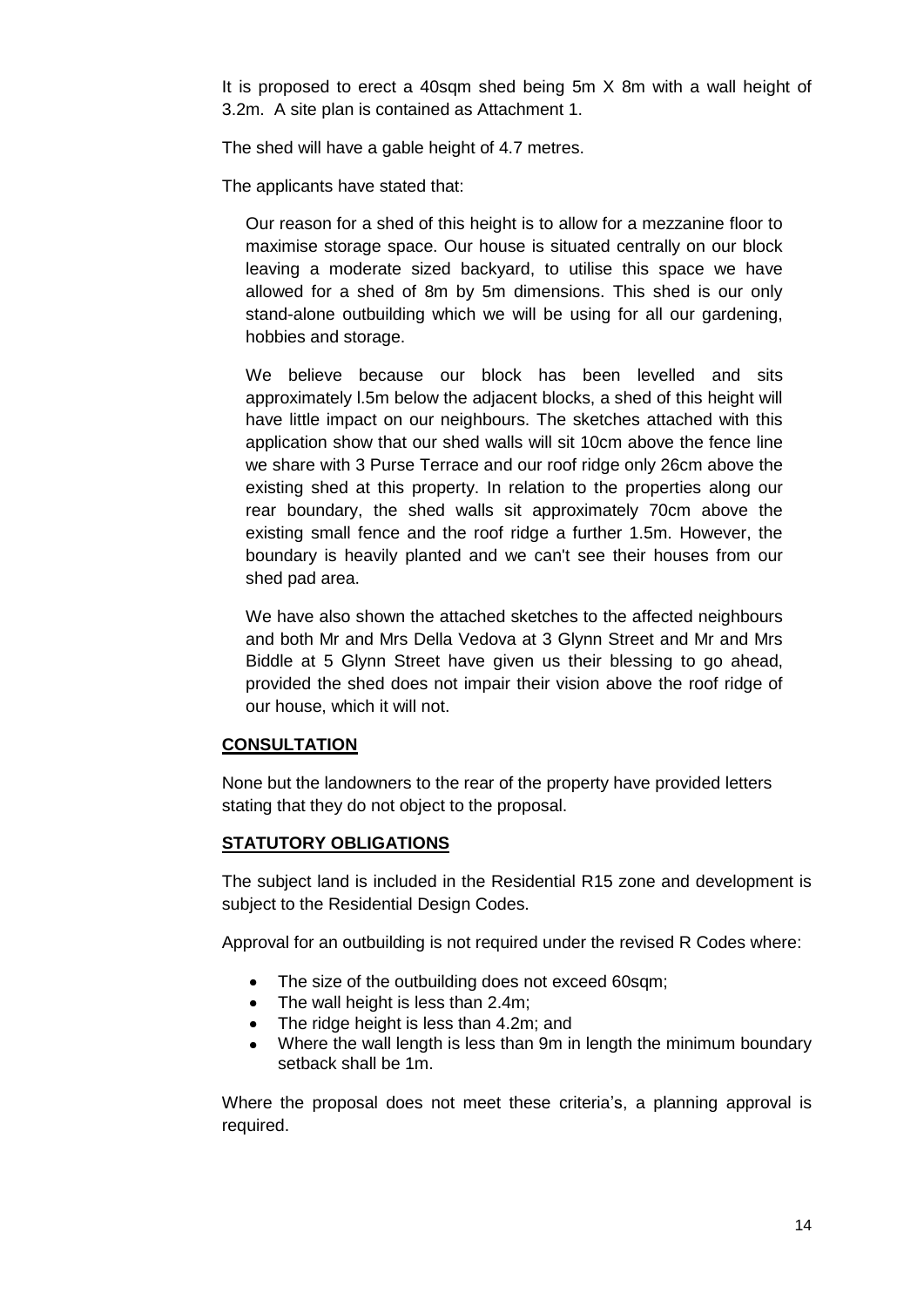# **COMMENT**

As the subject land slopes towards Purse Terrace it will be necessary for the outbuilding pad to be excavated thus further reducing the "apparent" height. As there is already screen planting the outbuilding should not have any detrimental impact upon the neighbours.

# **POLICY IMPLICATIONS**

Policy P.04 Outbuildings is applicable. This stipulates that on Residential lots of  $1012m^2$  or less in size that:

- The maximum individual area on an outbuilding shall be 80m<sup>2</sup>; and
- The maximum height (gable) shall be 3.0m.

Structures outside the domain of the standard set above shall be subject to a planning application for the Council to consider on its merits.

# **BUDGET/FINANCIAL IMPLICATIONS**

None

# **STRATEGIC IMPLICATIONS**

None

# **SUSTAINABILITY IMPLICATIONS**

- **Environmental**  There are no known significant environmental issues.
- **Economic**  There are no known significant economic issues.
- **Social**  There are no known significant social issues.

# **VOTING REQUIREMENTS**

Simple Majority

# **COUNCIL DECISION & OFFICER RECOMMENDATION – ITEM 8.3.2**

**MOVED: Cr O'Hare SECONDED: Cr Kaltenrieder**

**That Council approve the use and development of an outbuilding at Lot 19 (No 5) Purse Terrace shed subject to the following conditions;**

- **1. The development hereby approved shall occur generally in accordance with the plans and specifications submitted with the application and these shall not be altered or modified without the prior written approval of the Council.**
- **2. Any use, additions to and further intensification of any part of the building or land (not the subject of this consent) shall be subject to a further development application and consent for that use.**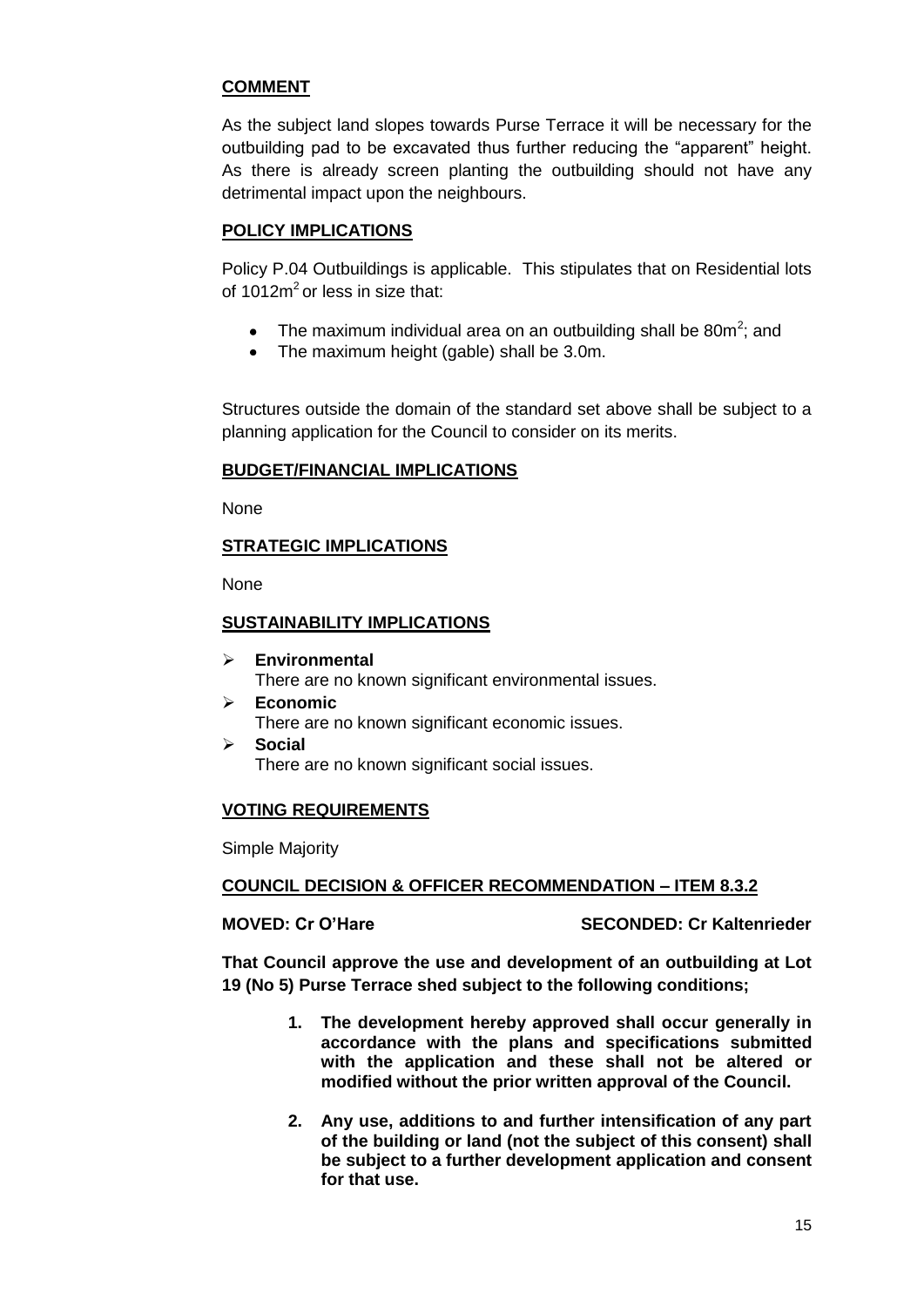- **3. The site shall be so ordered and maintained as not to prejudicially affect the amenity of the locality by reason of appearance.**
- **4. This approval shall expire if the development hereby permitted is not completed within two years of the date hereof, or within any extension of that time which, upon written application (made before or within 21 days after the**  expiry of the approval) to the Council, is granted by it in **writing.**

**CARRIED 8/0 Res 155/13**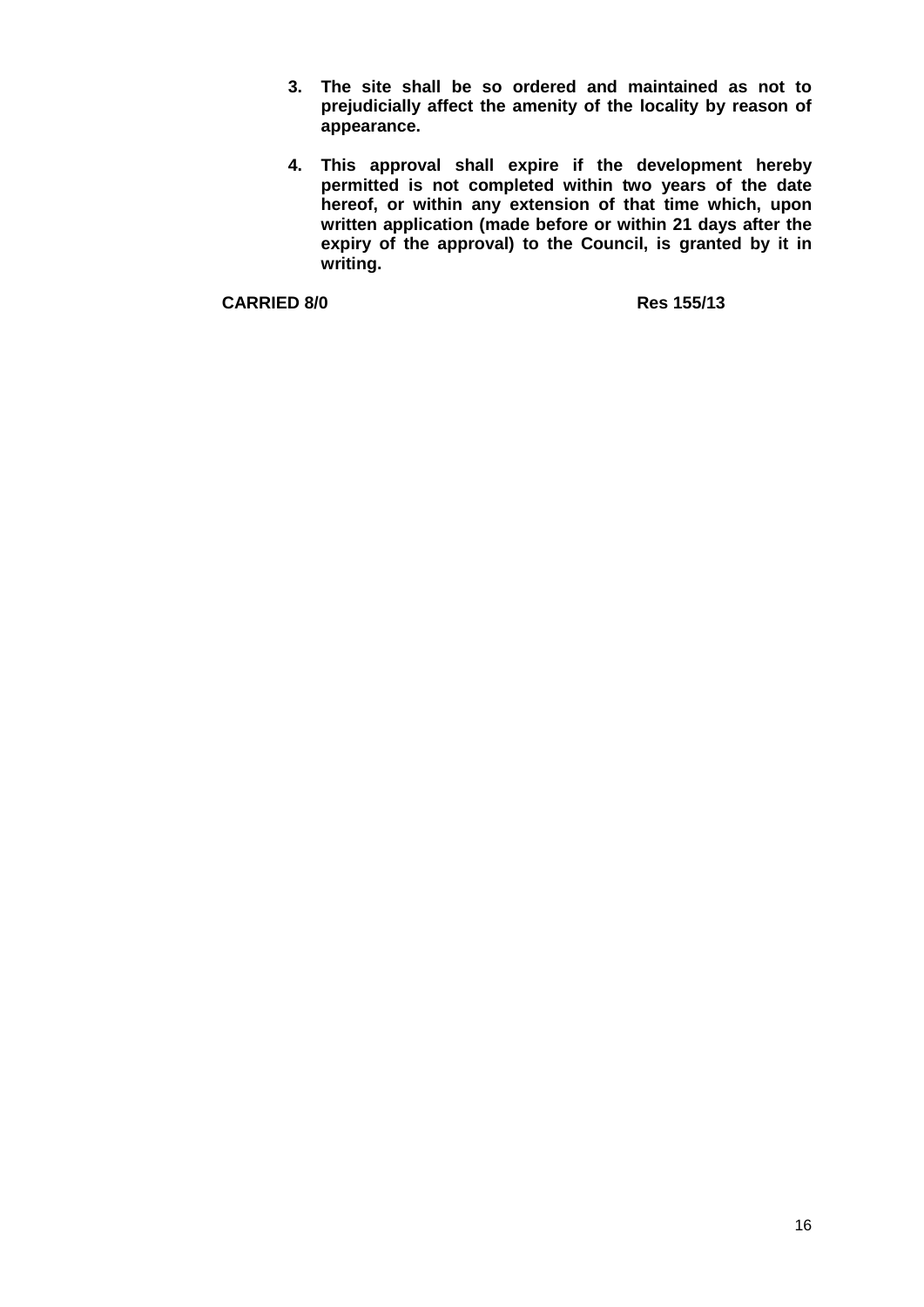<span id="page-16-0"></span>

| Location:                              | Lot 4 (No 35) Bridge Street        |
|----------------------------------------|------------------------------------|
| <b>Applicant:</b>                      | D Tyler                            |
| <i>File:</i>                           |                                    |
| <b>Disclosure of Officer Interest:</b> | None                               |
| Date:                                  | 12 November 2013                   |
| <b>Author:</b>                         | Geoffrey Lush (Council Consultant) |
| <b>Authorizing Officer:</b>            | A Lamb                             |
| Attachments:                           |                                    |

*\_\_\_\_\_\_\_\_\_\_\_\_\_\_\_\_\_\_\_\_\_\_\_\_\_\_\_\_\_\_\_\_\_\_\_\_\_\_\_\_\_\_\_\_\_\_\_\_\_\_\_\_\_\_\_\_\_\_\_*

# **SUMMARY**

This report is to consider a development application from D Tyler for a home occupation (plant sales).

There is no objection to the application.

# **BACKGROUND**

The subject land is Lot 4 (No 35) Bridge Street as shown below. It has an area of 911sqm.



The application to grow and sell plants from the property.

It will be conducted from within an existing car port which has an area of less than 20sqm. Consequently it can be considered as a "home occupation."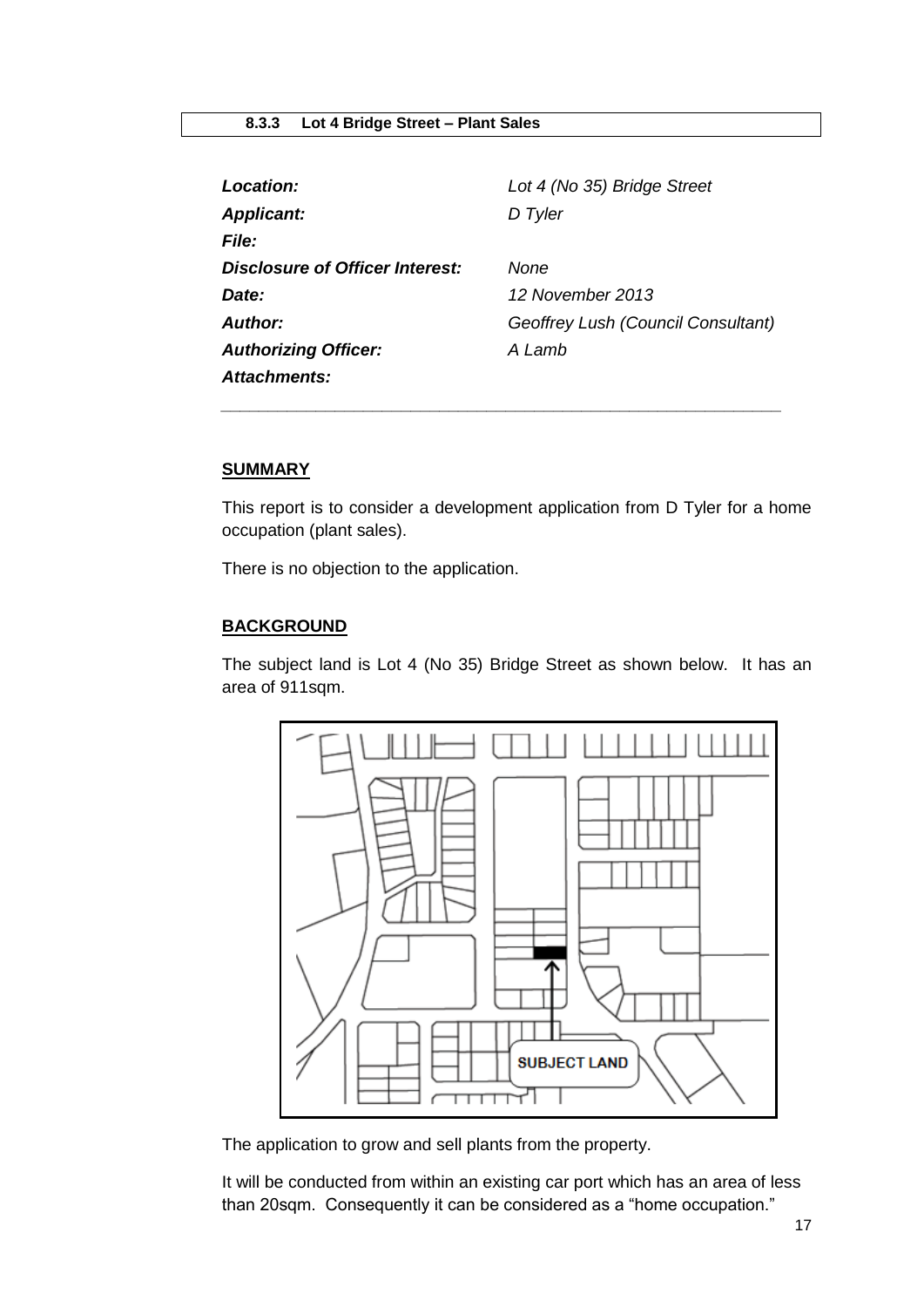# **CONSULTATION**

The application has been advertised to adjoining properties and no objections have been received.

# **STATUTORY OBLIGATIONS**

The subject land is included in the Residential R15 zone. A "home occupation" is an (AA) discretionary use in the zone.

A "Home Occupation" means a business or activity carried on with the written permission of the Council within a dwelling house or the curtilage of a house by a person, resident therein or within a domestic outbuilding by a person resident in the dwelling house to which it is appurtenant that:

- a) does not cause injury to or prejudicially affect the amenity of the neighbourhood including (but without limiting the generality of the foregoing) injury, or prejudicial affection due to the emission of light, noise, vibration, electrical interferences, smell, fumes, smoke, vapour, steam, soot, ash, dust, grit, oil, liquid wastes or waste products, or the unsightly appearance of the dwelling house or domestic outbuilding on the land on which the business is conducted;
- b) does not entail the employment of any person not a member of the occupiers family;
- c) does not occupy an area greater than twenty square metres;
- d) does not require the provision of any essential service main of a greater capacity than normally required in the zone in which it is located;
- e) does not display a sign exceeding 0.2m<sup>2</sup> in area;
- f) in the opinion of the Council it is compatible with the principle uses to which land in the zone in which it is located may be put and will not, in the opinion of the Council, generate a volume of traffic that would prejudice the amenity of the area;
- g) does not entail the presence of more than one commercial vehicle and does not include provision for the fuelling or repairing of motor vehicles within the curtilage of the dwelling house or domestic out-building.

## **COMMENT**

The concern with any form of retailing from a private dwelling is that if the business grows then there will be more demand for car parking and potential to disrupt neighbours.

Conversely the basis of a home occupation is to "test the waters" without needing to purchase or lease a commercial property. In this instance the number of plants would be limited to less than the normal area requirement and is unlikely to generate much custom or traffic.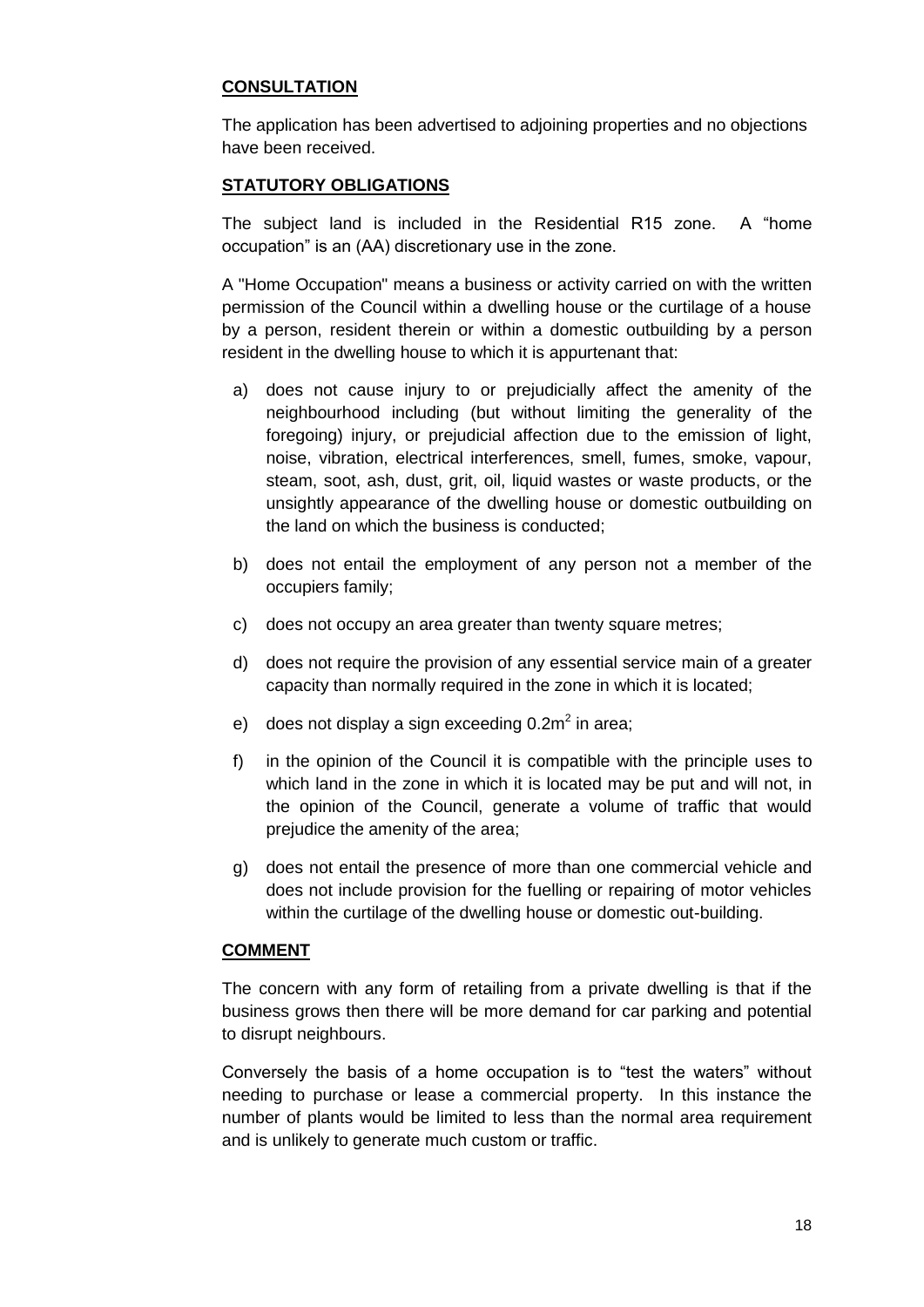# **POLICY IMPLICATIONS**

None

# **BUDGET/FINANCIAL IMPLICATIONS**

None

# **STRATEGIC IMPLICATIONS**

None

# **SUSTAINABILITY IMPLICATIONS**

- **Environmental**  There are no known significant environmental issues.
- **Economic**  There are no known significant economic issues.
- **Social**  There are no known significant social issues.

# **VOTING REQUIREMENTS**

Simple Majority

# **COUNCIL DECISION & OFFICER RECOMMENDATION – ITEM 8.3.3**

**MOVED: Cr Oversby SECONDED: Cr O'Hare**

**That Council approve the use and development of Lot 4 (No 35) Bridge Street for the purpose of home occupation (plant sales) subject to the following conditions;**

- **1. The development hereby approved shall occur generally in accordance with the plans and specifications submitted with the application and these shall not be altered or modified without the prior written approval of the Council.**
- **2. Any use, additions to and further intensification of any part of the building or land (not the subject of this consent) shall be subject to a further development application and consent for that use.**
- **3. The site shall be so ordered and maintained as not to prejudicially affect the amenity of the locality by reason of appearance.**
- **4. The use shall comply with the definition of home occupation as contained in Town Planning Scheme No 2.**
- **5. This approval shall expire if the development hereby permitted is not completed within two years of the date hereof, or within any extension of that time which, upon written application (made before or within 21 days after the expiry of the approval) to the Council, is granted by it in writing.**

**CARRIED 8/0 Res 156/13**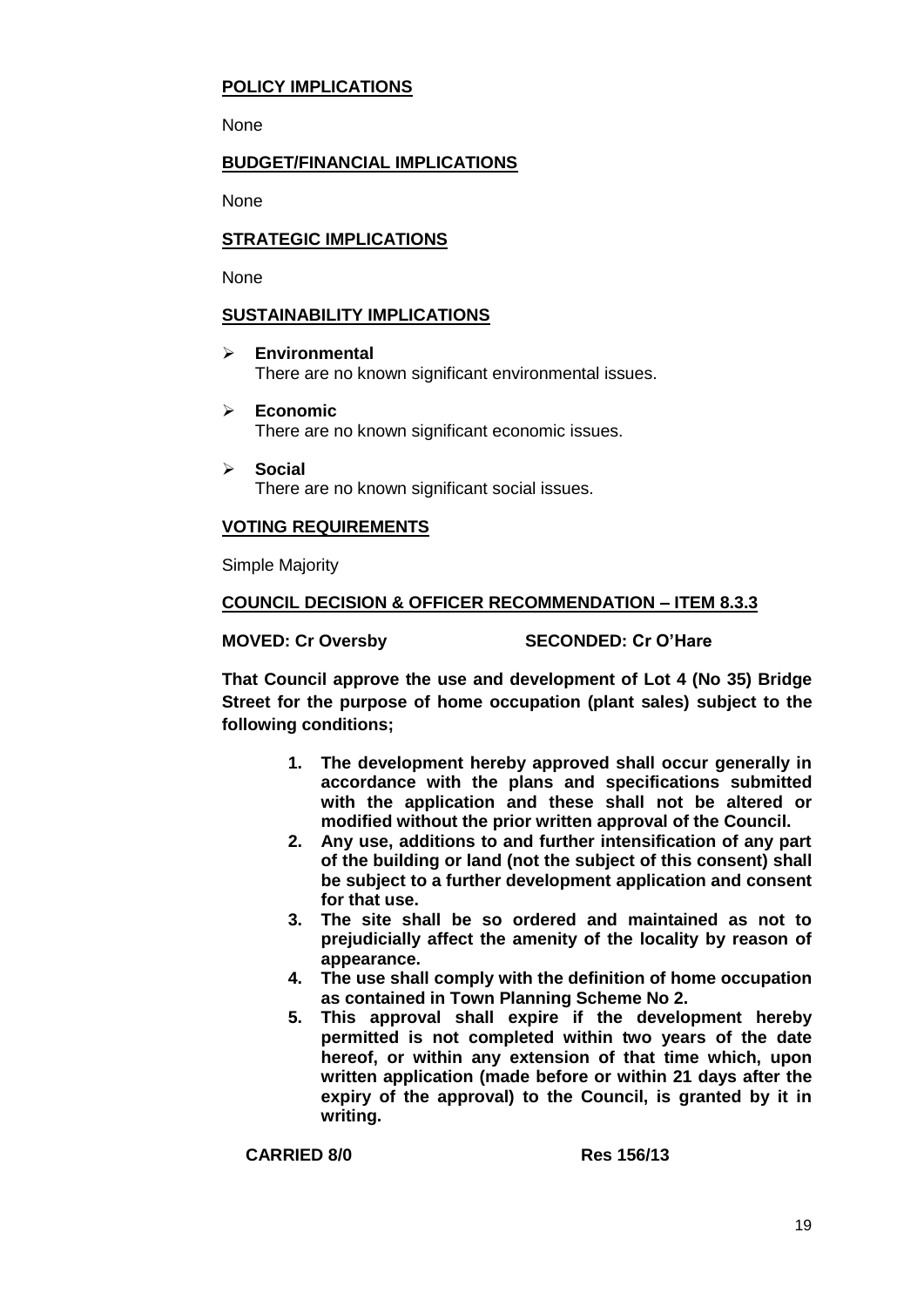**Item 8.3.4 was withdrawn by the CEO.**

**Following discussions with Council it was noted that whilst the briefing sessions were akin to concept forums, and so might be appropriately held behind closed doors, there was generally few or no matters that required confidentiality. Also that there were other opportunities on Council meeting days to deal with confidential matters either at the Council meeting, if a decision was required, or at other times where a briefing was appropriate.** 

<span id="page-19-0"></span>

| 8.3.4 | <b>Councillor Briefing Sessions</b> |  |  |
|-------|-------------------------------------|--|--|
|-------|-------------------------------------|--|--|

| Location:                       | N/a                                                                                                             |
|---------------------------------|-----------------------------------------------------------------------------------------------------------------|
| <b>Applicant:</b>               | N/a                                                                                                             |
| <b>File:</b>                    |                                                                                                                 |
| Disclosure of Officer Interest: | None                                                                                                            |
| Date:                           | 12 November 2013                                                                                                |
| <b>Author:</b>                  | Alan lamb                                                                                                       |
| <b>Authorizing Officer:</b>     | Not applicable                                                                                                  |
| Attachments:                    | Department of Local Government<br>Government<br>Operational<br>Local<br>Guidelines - Number 5 Council<br>Forums |

## **SUMMARY**

The purpose of this report is to bring before Council the matter of Councillor Briefing Sessions with the recommendation that they be held as closed sessions.

\_\_\_\_\_\_\_\_\_\_\_\_\_\_\_\_\_\_\_\_\_\_\_\_\_\_\_\_\_\_\_\_\_\_\_\_\_\_\_\_\_\_\_\_\_\_\_\_\_\_\_\_\_\_\_\_\_\_\_\_

# **BACKGROUND**

Attention is drawn to the attached Guidelines.

The practice at Boyup Brook is for open briefing sessions to be held prior to each monthly Council meeting. The format is structured and run to an agenda.

The Guidelines differentiate between Concept and Agenda Forums (forums being the name given in the Guidelines to briefing sessions, workshops and corporate discussions), the former being matters that are not listed on the Council meeting agenda but still need to be discussed, and that latter being matters that are on the Council meeting agenda. It is noted that briefing sessions here generally do not deal with matters on the Council meeting agenda. It is therefore suggested that this Shire's briefing sessions are Concept Forum, as defined by the Guidelines. It will be noted that the Guidelines gives the following examples of what Concept Forums may cover:

- *current matters of a local or regional significance;*
- *matters relating to the future development of the local*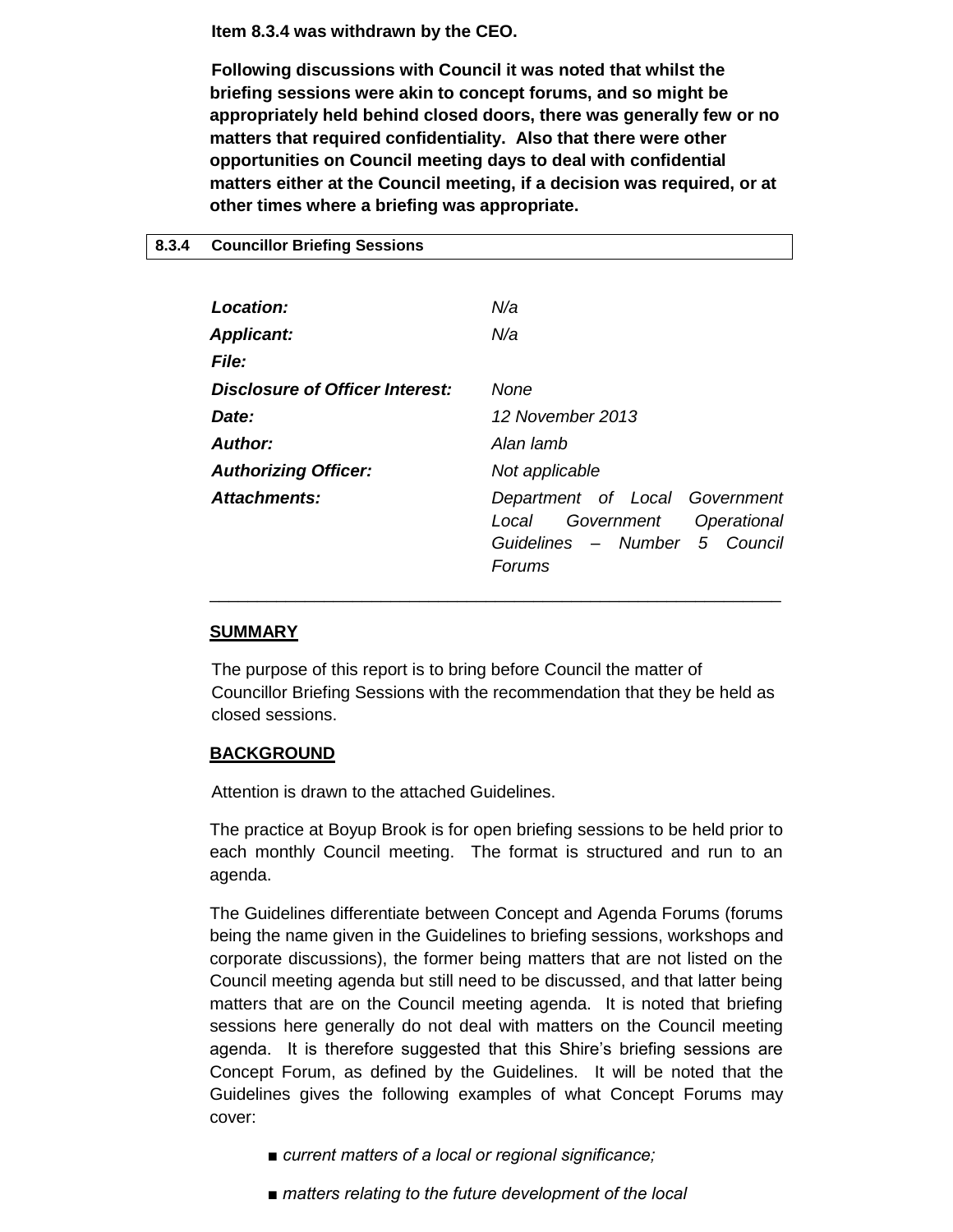*government;*

*■ significant revenue-raising requirements or expenditure needs;*

*■ the development of internal strategic, planning, management and financial documents; and*

*■ development of the selection criteria and performance objectives for the Chief Executive Officer (CEO).*

The Guidelines also note that:

*Behind closed doors and in a relatively informal manner are the two notable characteristics of concept forums. Holding such meetings behind closed doors is justified in that many of the ideas and concepts are preliminary and while looking for that creative gem some may be extreme, expensive or impractical and never adopted.*

The Guidelines further note:

*In addition to ordinary and special meetings, elected members can meet as a committee, membership of which may vary in number from three to all members of council. Committees can discuss matters and make recommendations to the council or, if given delegated authority by the council, can make decisions on its behalf. A council does not need to have committees and can have all matters presented to it directly for decision. A recent trend has been for councils to abolish the system of standing committees or limit the number and/or range of committees and adopt a forum approach.*

## **COMMENT**

The Shire of Augusta Margaret River recently looked at its briefing sessions and in the process gathered the following information about what other Councils are doing: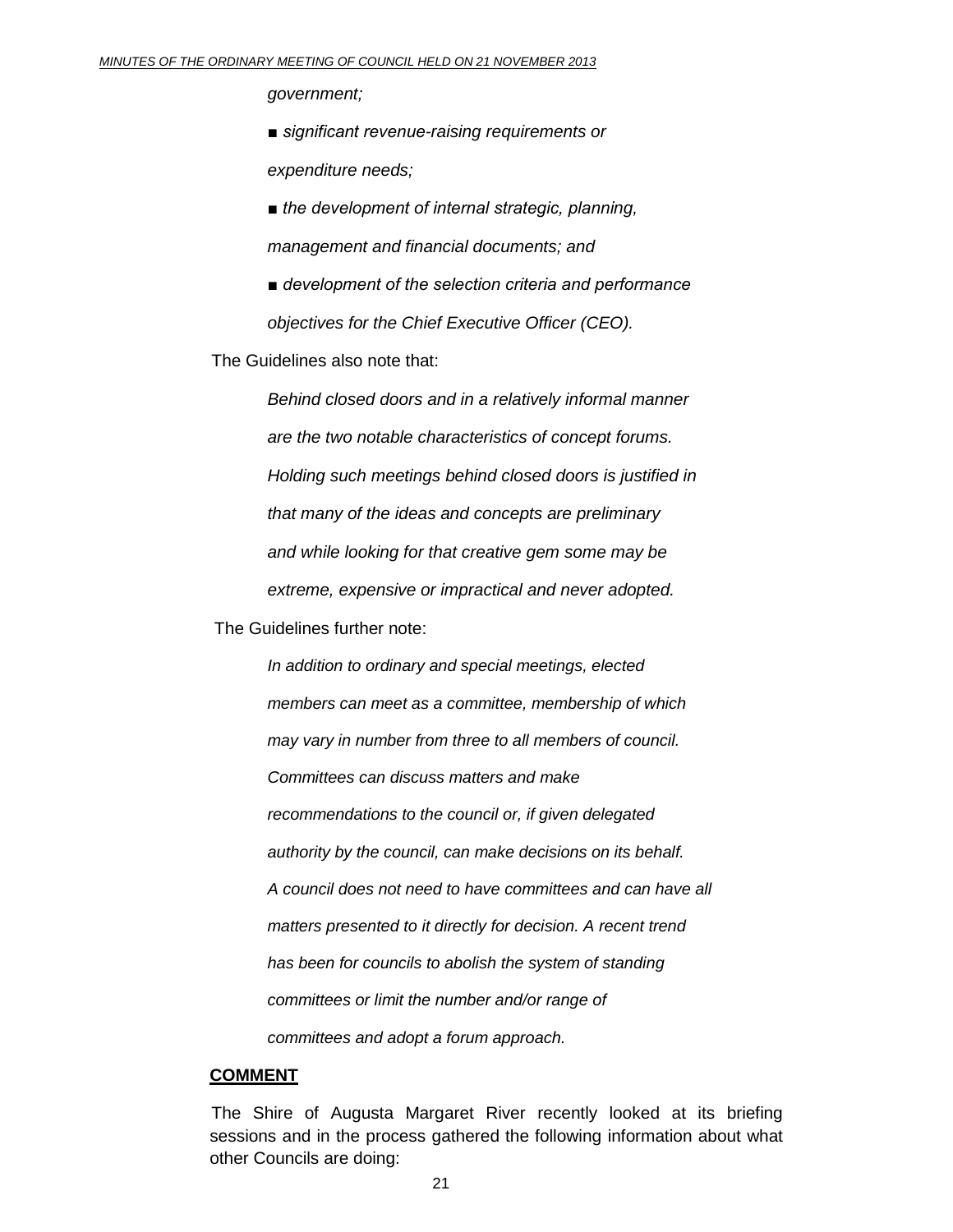| Local                      | <b>Open Briefings</b>                                                                  | <b>Comments</b>                                                                                                                                                                                                                                                                                                     |
|----------------------------|----------------------------------------------------------------------------------------|---------------------------------------------------------------------------------------------------------------------------------------------------------------------------------------------------------------------------------------------------------------------------------------------------------------------|
| <b>Government</b>          |                                                                                        |                                                                                                                                                                                                                                                                                                                     |
| Capel                      | No - Very few<br>briefings are held<br>behind closed doors<br>when held                | Conduct a "round the table" discussion for 30<br>minutes before a Council meeting for Q&A and<br>to share information on upcoming events and<br>Cr feedback from external committees                                                                                                                                |
| Manjimup                   | Yes - Briefing<br>agenda distributed a<br>week prior to the<br><b>Briefing session</b> | Held same day as Council meeting but no<br>presentations about agenda items. Standing<br>Orders provide guidelines on how briefings are<br>to be run. Over the last 7 years no adverse<br>effect from this open & transparent approach.                                                                             |
| Claremont                  | No - All briefings<br>closed                                                           | Concerns of media intrusiveness affecting good<br>governance                                                                                                                                                                                                                                                        |
| Bassendean                 | No - Same day as<br>meetings                                                           | Briefings commence 2 hours before Council<br>meetings as a Q and A for Councillors about<br>agenda items. Rotation of the chairperson                                                                                                                                                                               |
| <b>Busselton</b>           | Yes - Agenda<br><b>Briefings</b>                                                       | Agenda briefings held one week before meeting<br>and chaired by the Mayor.                                                                                                                                                                                                                                          |
|                            | No - Concept<br>Forums                                                                 | Concept briefings, closed to the public, held<br>every Wednesday to discuss a whole range of<br>strategic and agenda based items.                                                                                                                                                                                   |
| Donnybrook                 | No - None held                                                                         | Don't currently hold briefings but are interested<br>in our outcomes                                                                                                                                                                                                                                                |
| Local<br><b>Government</b> | <b>Open Briefings</b>                                                                  | <b>Comments</b>                                                                                                                                                                                                                                                                                                     |
| Collie                     | <b>No</b>                                                                              | Collie run briefings on an ad-hoc basis normally<br>when they feel there is a specific issue which<br>Councillors may wish to spend a lot of time on.<br>These aren't that regular but are normally<br>closed to the public to allow Councillors to ask<br>questions and explore options in an informal<br>setting. |
| East Pilbara               | No - Closed<br>sessions                                                                | Discussion on a variety of issues                                                                                                                                                                                                                                                                                   |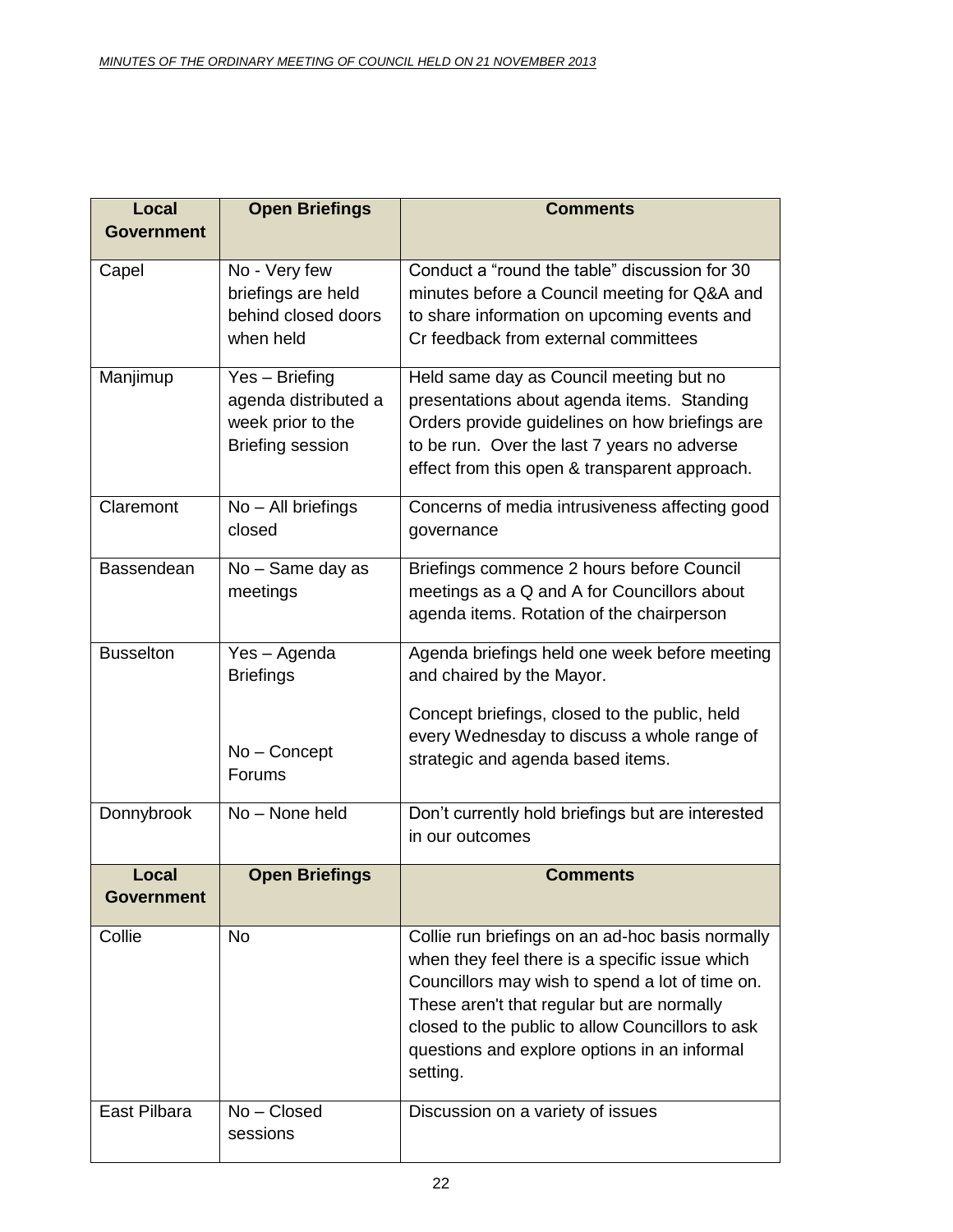| Melville     | Yes                    | Full agenda briefings held 2 weeks prior to the                                                    |
|--------------|------------------------|----------------------------------------------------------------------------------------------------|
|              |                        | Council meeting (See attachment 3)                                                                 |
| Mundaring    | No - Only Concept      | The purpose is to enable Elected Members to                                                        |
|              | Forums undertaken      | identify matters for future consideration by                                                       |
|              |                        | Council; for employees to obtain guidance in                                                       |
|              |                        | respect to the early development of matters for<br>future consideration by Council; and to provide |
|              |                        | an opportunity for the Chief Executive Officer to                                                  |
|              |                        | inform Elected Members of significant and                                                          |
|              |                        | strategic matters / projects being attended to by                                                  |
|              |                        | the local government. It is not a decision                                                         |
|              |                        | making forum, nor is it open for debate on<br>matters that will require a Council decision.        |
|              |                        | Discussion between members is to be limited to                                                     |
|              |                        | those issues which are in the preliminary                                                          |
|              |                        | development stages. Items already listed on a                                                      |
|              |                        | council meeting agenda are not to be discussed                                                     |
|              |                        | at the forum.                                                                                      |
| Port Hedland | Yes - Agenda           | Currently the Town of Port Hedland has                                                             |
|              | <b>Briefings</b>       | scheduled one Ordinary Meeting to take place<br>on the fourth Wednesday of the month. This         |
|              |                        | Council meeting is supported by Confidential                                                       |
|              |                        | Concept Forums (eight per month are                                                                |
|              | No - Concept<br>Forums | scheduled) during which the Town's officers                                                        |
|              |                        | present to Elected Members projects and                                                            |
|              |                        | strategies that may be requested to be                                                             |
|              |                        | considered at a future Council meeting. One<br>Agenda Briefing also takes place just before        |
|              |                        | each Council meeting, where members of the                                                         |
|              |                        | public can attend as observers and Elected                                                         |
|              |                        | Members can ask Officers questions related to                                                      |
|              |                        | items included in the agenda for that meeting.                                                     |

# **CONSULTATION**

Nil

# **STATUTORY OBLIGATIONS**

Nil

# **POLICY IMPLICATIONS**

Nil

# **BUDGET/FINANCIAL IMPLICATIONS**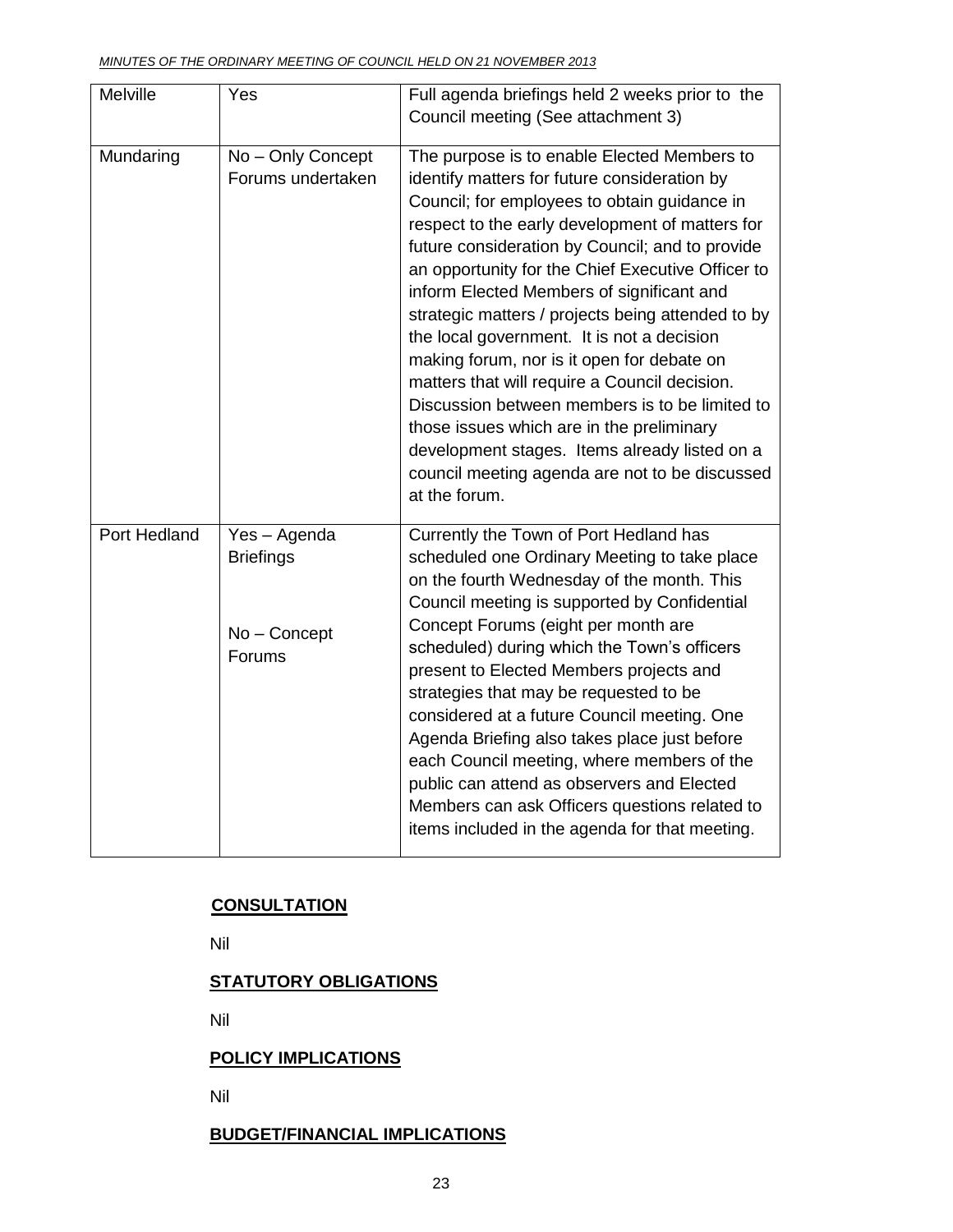Nil

## **STRATEGIC IMPLICATIONS**

Nil

# **SUSTAINABILITY IMPLICATIONS**

- **Environmental** There are no known significant environmental issues.
- **Economic** There are no known significant economic issues.
- **Social** There are no known significant social issues.

# **VOTING REQUIREMENTS**

Absolute majority

# **OFFICER RECOMMENDATION – ITEM 8.3.4**

**That as from 1st January 2014 all Briefing Sessions held before the monthly Council meeting be held as closed door sessions.**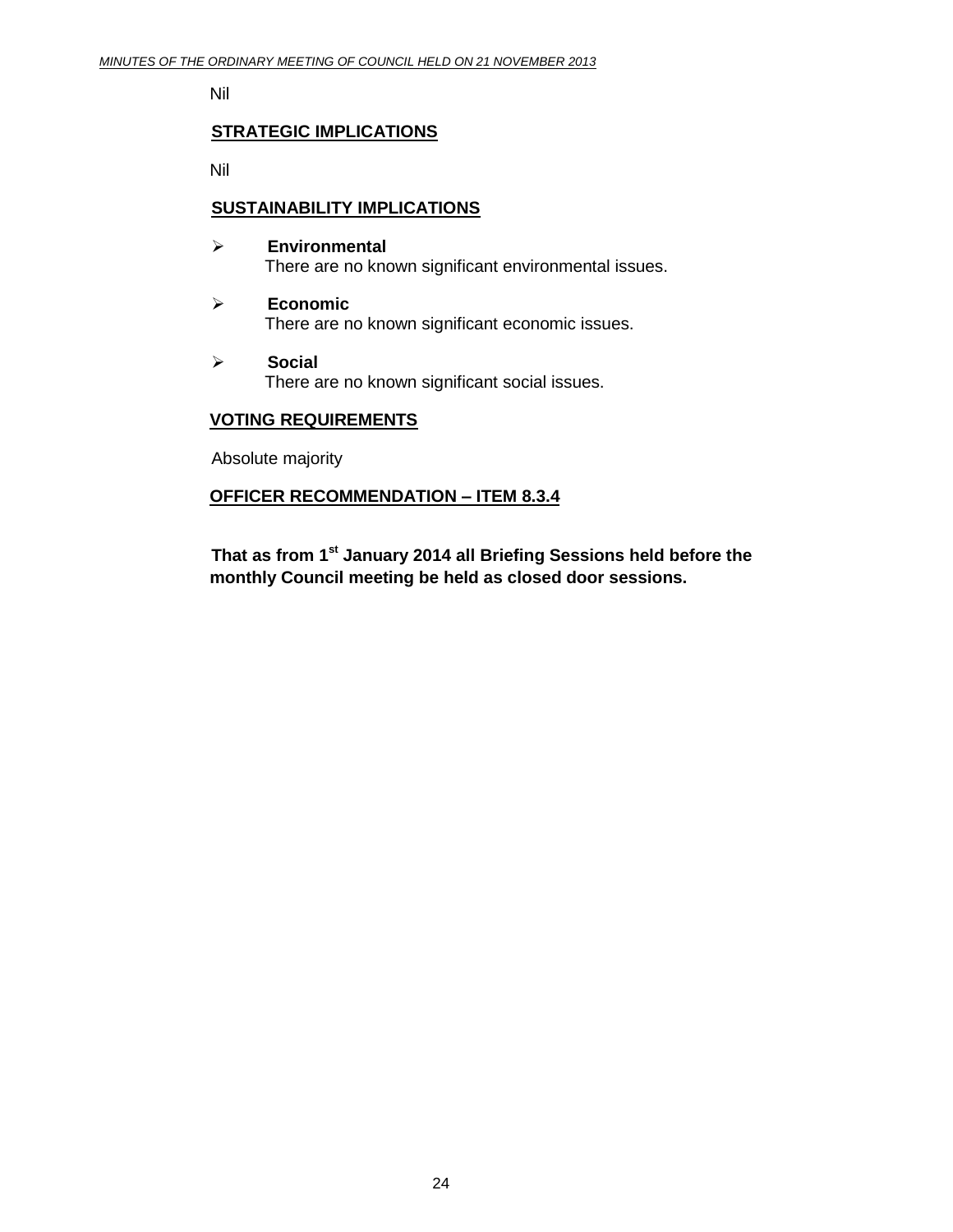## **8.3.5 Boyup Brook Sewerage Scheme**

<span id="page-24-0"></span>

| Location:<br><b>Applicant:</b>  | Boyup Brook<br>N/a |
|---------------------------------|--------------------|
| File:                           |                    |
| Disclosure of Officer Interest: | None               |
| Date:                           | 12 November 2013   |
| Author:                         | Alan lamh          |
| <b>Authorizing Officer:</b>     | Not applicable     |
| Attachments:                    | Nil                |
|                                 |                    |

#### **SUMMARY**

The purpose of this report is to put before Council a proposal to jointly fund design work for a sewerage system for Boyup Brook with the recommendation that Council approve funding of \$15,000.

### **BACKGROUND**

The matter of a sewerage scheme for Boyup Brook has been before Council numerous times so there is little point in reiterating this.

Council had committed to doing stage one of the scheme this financial year based on receiving CLGF funding. But the State Government, as part of its belt tightening, cancelled its CLGF funding for 2013/14 and so the project was shelved. Stage one included the design work which is necessary, among other things, to establish more accurate costings and so planning.

Water Corporation has done some work on a sewerage scheme for the town but it is unclear just how much detail design work it has completed. Based on advice from an experience firm who builds sewerage schemes, the detailed design work would cost in the region of \$80,000 to \$100,000. At this level, and with no guarantees that the project would go ahead, it is assessed as too expensive for a Council of this size to absorb.

A meeting with Landcorp and South West Development Commission (SWDC) has yielded a joint funding opportunity to get the design work done with a Council funding level that is more affordable.

#### **COMMENT**

As reported previously, a meeting hosted by the Department for Housing, attended by the CEO and held in Collie last month, was attended by various entities looking at meeting the regions affordable housing needs. An offshoot of this was the interest shown by the Bunbury Manager of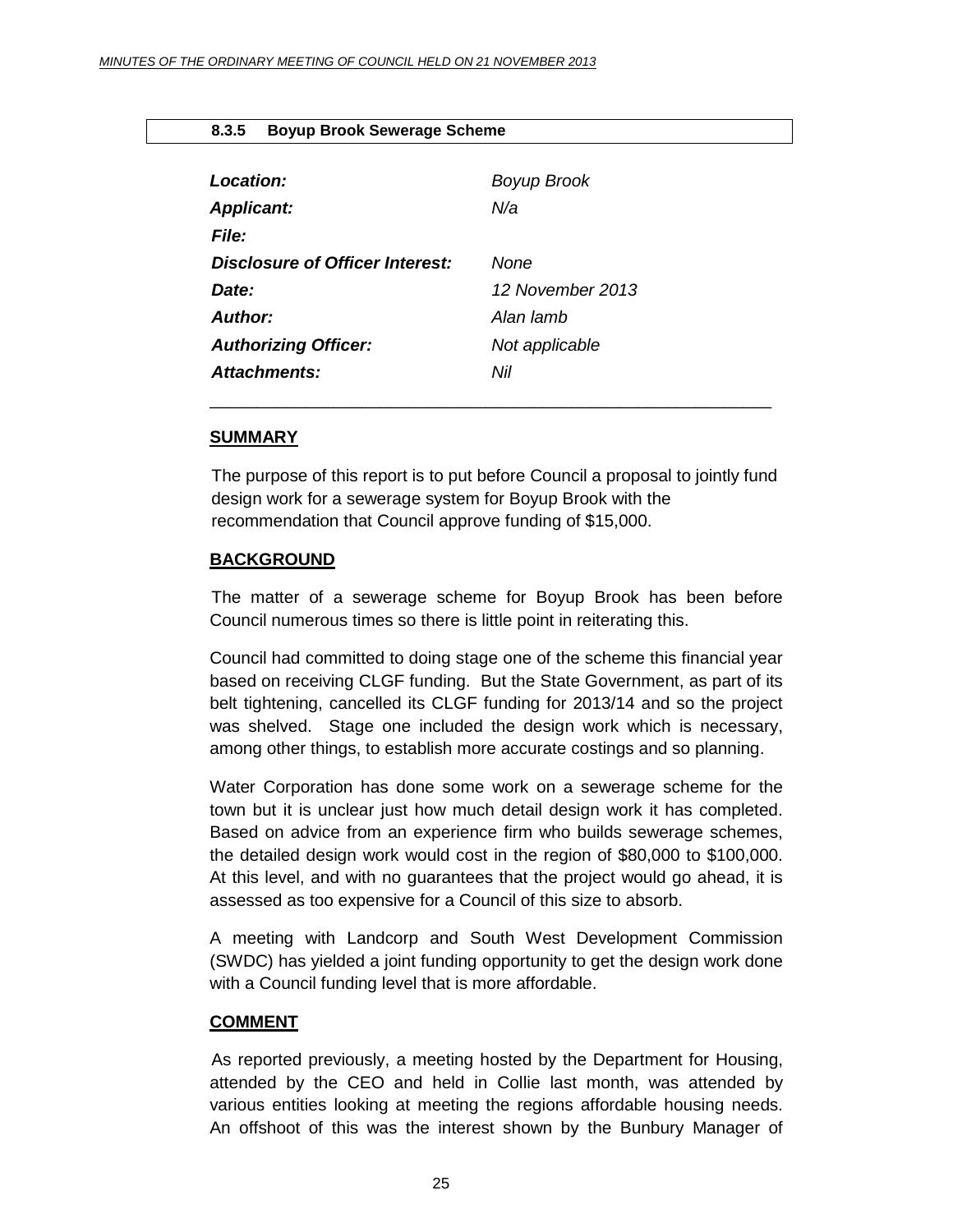Landcorp, in the obvious key to development of the town, Boyup Brook's proposed sewerage scheme.

The Manager arranged a joint meeting of Landcorp and SWDC representatives, and the CEO, in Boyup Brook to work out a way of moving forward. It was noted that it was expected there would be minimal or no State, and possibly Federal, Government funding for capital projects until 2015. But that there was a need to be in a position by then to move on projects and take advantage of any funding that may become available. Essentially then the next year or so may be viewed as a planning phase to get projects ready for funding and implementation.

Further information will be provided at the meeting but essentially the plan was that a commitment of \$15,000 each from the three entities (\$45,000 in total) and working with Water Corporation to gather all of the design work it has done (plus gathering geotechnical information that will be available from utilities who have excavated in town to lay services) should be enough to come up with design work, to a sufficiently high level, to develop a business plan and business case for funding for implementation.

Each of the entities is going through a process to get the \$15,000 funding approved and it is crucial for the project for the CEO to be able to confidently commit to the funding. Council approval is required for this.

The recommendation is that Council approve of \$15,000 from the provision for Forward Plans (Feasibility Studies/Business Planning), account 041300, being applied to Boyup Brook Townsite Sewerage Scheme Design.

# **CONSULTATION**

The matter of a sewerage scheme has been discussed at length over a number of years. The current initiative to get things moving involved discussions with Landcorp and SWDC.

# **STATUTORY OBLIGATIONS**

Nil

# **POLICY IMPLICATIONS**

Nil

# **BUDGET/FINANCIAL IMPLICATIONS**

Council's 2013/14 budget includes a \$105,000 provision for Forward Plans (Feasibility Studies/Business Planning). \$30,000 of this was set aside for Sporting Precinct Plan, \$15,000 for Caravan Park/Flax Mill Plan, \$20,000 for Reserves Planning and \$20,000 for Lot 1 Forrest Street Planning. The remaining \$20,000 was not allocated to a project and it is proposed that \$15,000 of this be applied to the sewerage scheme design work project.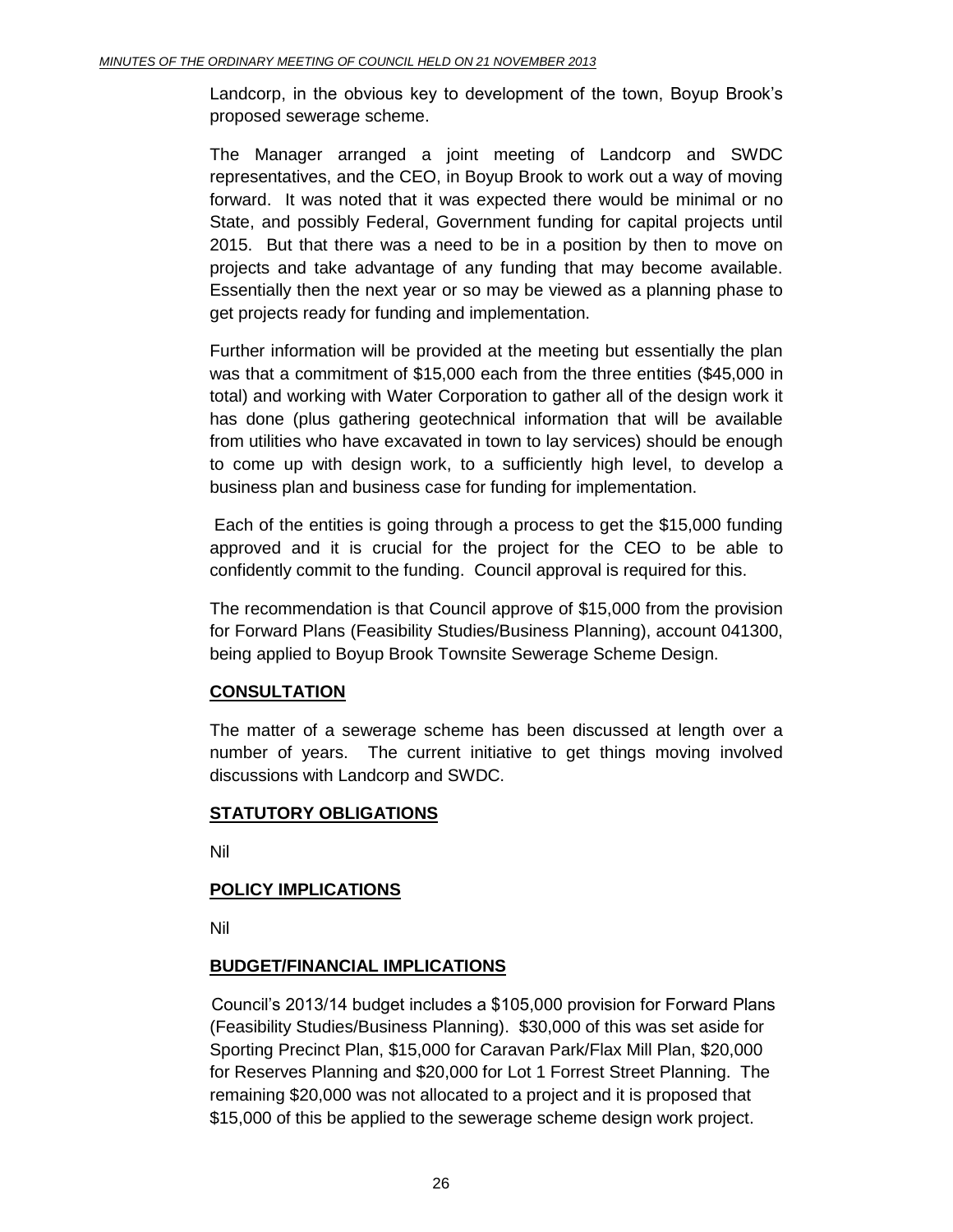# **STRATEGIC IMPLICATIONS**

The Strategic Community Plan includes the following which rely on a sewerage scheme to facilitate more choices for lot sizes:

| <b>OUTCOMES</b>          | <b>OBJECTIVES</b>                                    | <b>PRIORITIES</b>                                                                                             |
|--------------------------|------------------------------------------------------|---------------------------------------------------------------------------------------------------------------|
| Planned<br>development   | Create land use capacity<br>for industry             | Review land-use planning to ensure<br>$\bigstar$<br>commercial and industrial opportunities<br>are maximised. |
|                          |                                                      | Advocate for provision of sewerage<br>solutions to permit more intensive land<br>use in town.                 |
| Housing needs<br>are met | Facilitate affordable and<br>diverse housing options | $\triangle$ Review land-use planning to provide<br>housing and land size choices.                             |
|                          |                                                      | Advocate for the State to develop<br>residential land for release.                                            |
|                          |                                                      | Develop a range of aged accommodation<br>opportunities.                                                       |

# **SUSTAINABILITY IMPLICATIONS**

# **Environmental**

A sewerage scheme will improve reduce the incidence of environmental issues associated with inadequate on-site treatment units.

# **Economic**

The SWDC commissioned AEC report shows that a sewerage scheme will increase the number of houses in town.

# **Socia**l

An increase in population will have good and bad impacts on the community. More people will make clubs and community organisations more viable and similarly assist local businesses. The down side is that more people generally results in more crime, differing priorities (i.e. city folk tend to be less into selfhelp/volunteering, and more demanding on the provision of services) and the like.

# **VOTING REQUIREMENTS**

Absolute majority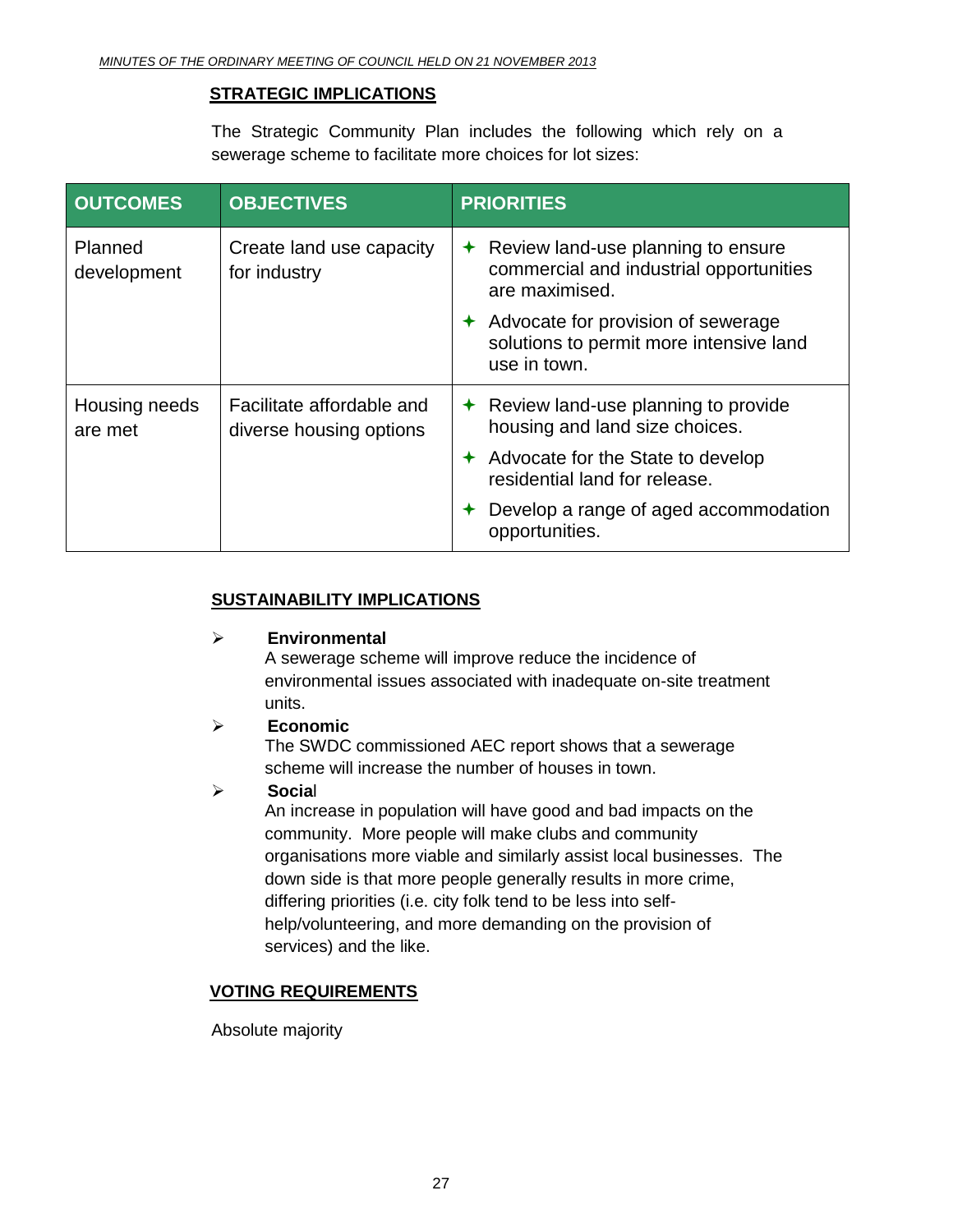## **MOVED INTO COMMITTEE**

**MOVED: Cr Walker SECONDED: Cr Moir**

**That the Council move into a committee of the whole under clause 15.6 of the Standing Orders, Local Law No.1.to allow members free discussion on the matter.**

## **CARRIED 8/0 Res 157/13**

# **MOVED OUT OF COMMITTEE**

**MOVED: Cr Walker SECONDED: Cr Oversby**

**That the Council moves out of committee of the whole under clause 15.6 of the Standing Orders, Local Law No.1.**

**CARRIED 8/0 Res 158/13**

**COUNCIL DECISION & OFFICER RECOMMENDATION – ITEM 8.3.5**

**MOVED: Cr O'Hare SECONDED: Cr Kaltenrieder**

**That Council approve of \$15,000 from the provision for Forward Plans (Feasibility Studies/Business Planning), account 041300, being applied to Boyup Brook Townsite Sewerage Scheme Design.**

**Carried by Absolute Majority 8/0 Res 159/13**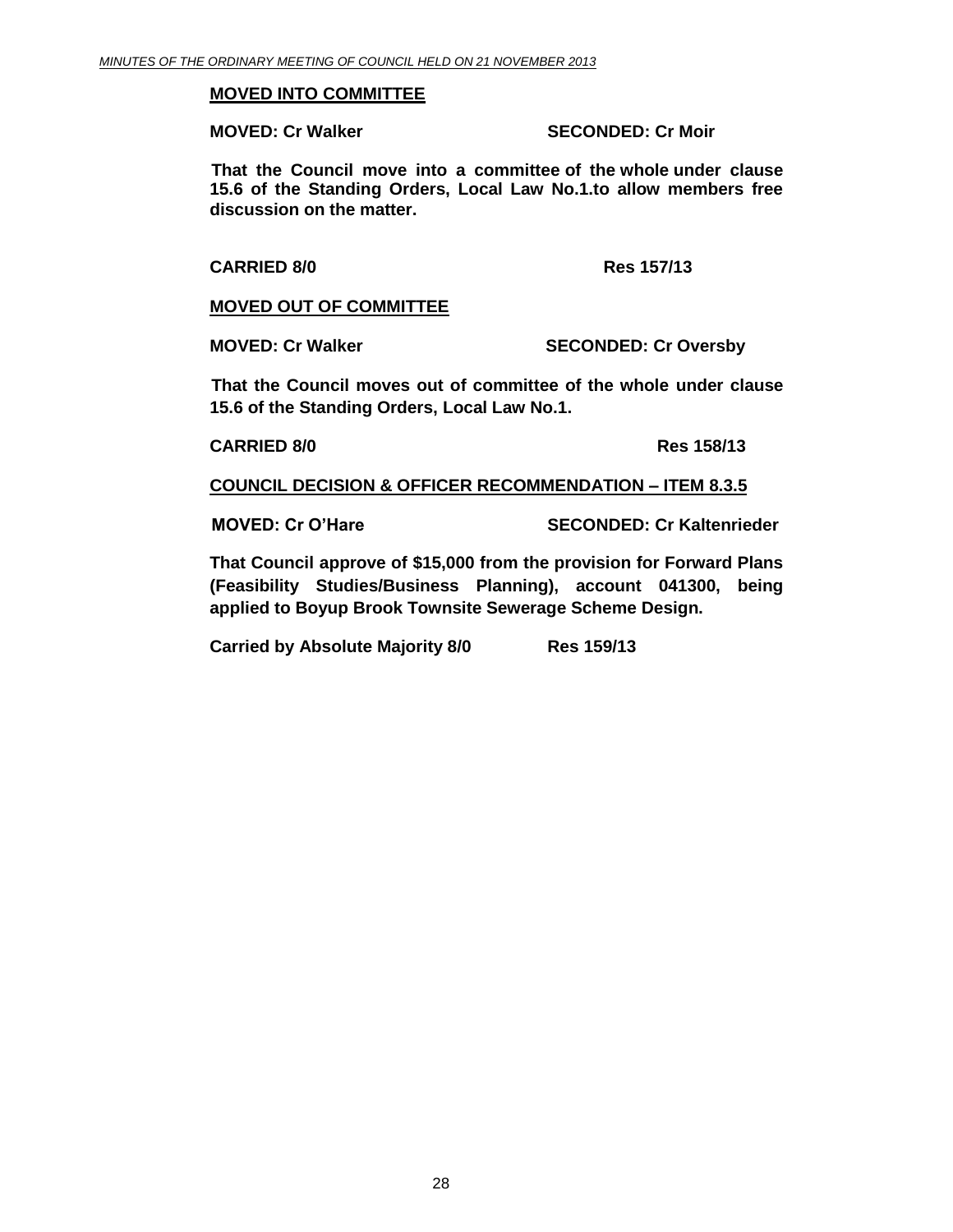## **8.3.6 Boyup Brook Medical Services – Review of Fees**

<span id="page-28-0"></span>

| Medical Centre Abel Street, Boyup Brook |
|-----------------------------------------|
| Shire of Boyup Brook                    |
| CM/42/003                               |
| Nil                                     |
| 14 November 2013                        |
| Alan Lamb, Chief Executive Officer      |
| N/A                                     |
| Nil                                     |
|                                         |

*\_\_\_\_\_\_\_\_\_\_\_\_\_\_\_\_\_\_\_\_\_\_\_\_\_\_\_\_\_\_\_\_\_\_\_\_\_\_\_\_\_\_\_\_\_\_\_\_\_\_\_\_\_\_\_\_\_\_\_*

## **SUMMARY**

This report outlines the existing fees for services provided by the Boyup Brook Medical Centre and proposes an increase in the fees.

## **BACKGROUND**

The following fee structure was included in the 2013/14 budget:-

| Service                                                                    | <b>GST</b> Included | Amount       |
|----------------------------------------------------------------------------|---------------------|--------------|
| <b>Consultations - Short</b>                                               | No.                 | \$32.00      |
| Consultations - Standard                                                   | No.                 | \$60.00      |
| Consultations - Long                                                       | <b>No</b>           | \$95.00      |
| Consultations - Extra Long                                                 | <b>No</b>           | \$130.00     |
| PATS - referral                                                            | Yes                 | nil          |
| Cortisone Injection                                                        | Yes                 | \$38.50      |
| Late Payment Administration fee - over 30 days                             | Yes                 | \$5.25       |
| Late Payment Administration fee – over 60 days                             | Yes                 | \$10.50      |
| Late Payment Administration fee - over 90 days                             | Yes                 | \$15.75      |
| Administration fee for missed appointments (after 2<br>notices to patient) | Yes                 | \$57.22      |
| <b>Reports for Third Parties</b>                                           | Yes                 | \$247.50 per |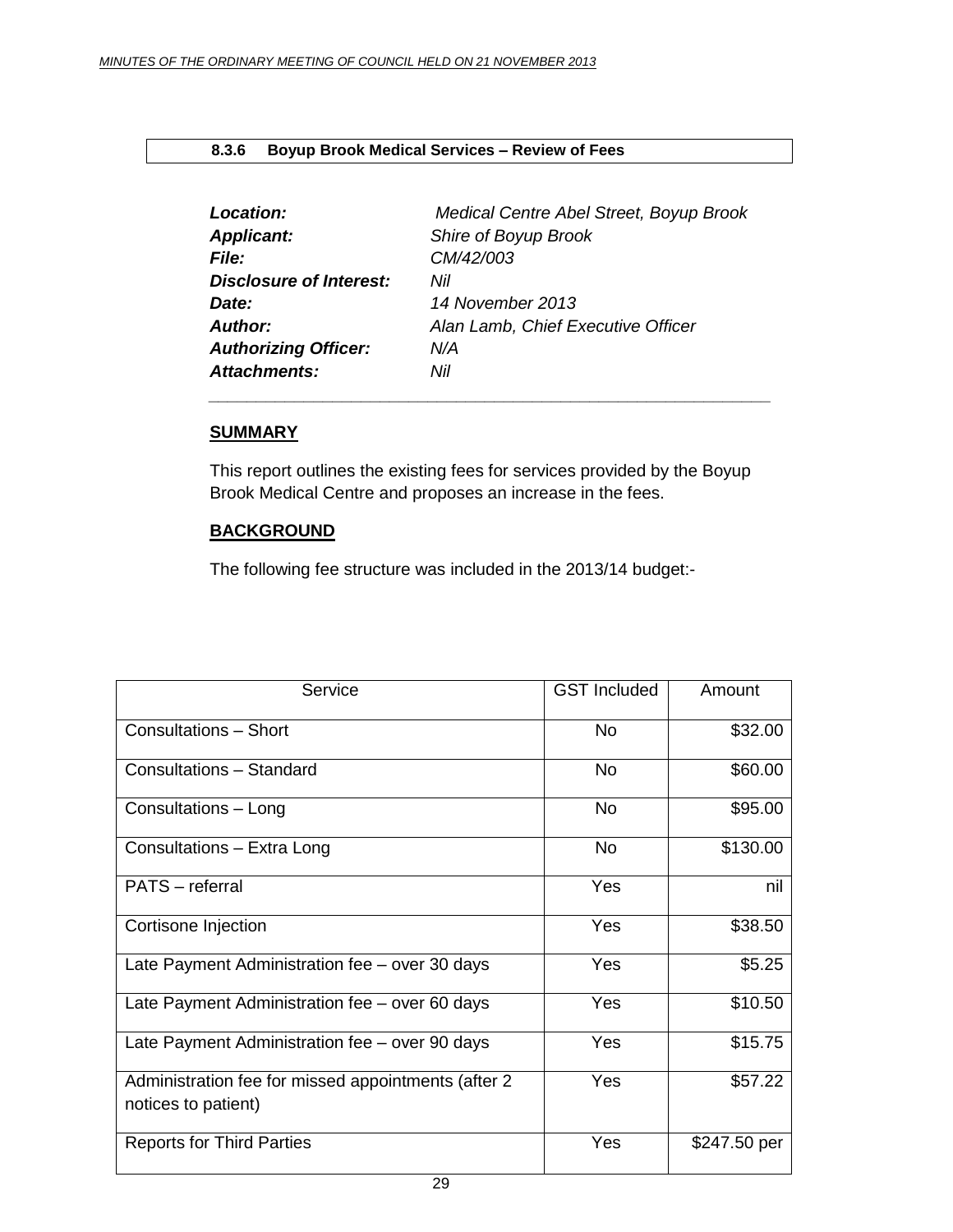|                                                                                                                                                                      |     | hour     |
|----------------------------------------------------------------------------------------------------------------------------------------------------------------------|-----|----------|
| <b>Employment Medical</b>                                                                                                                                            | Yes | \$121.00 |
| Hire of Consulting Rooms - Half Day                                                                                                                                  | Yes | \$48.40  |
| Hire of Consulting Rooms – Half Day with receptionist                                                                                                                | Yes | \$60.50  |
| Hire of Consulting Rooms – Full Day                                                                                                                                  | Yes | \$96.80  |
| Hire of Consulting Rooms - Full Day - with<br>receptionist                                                                                                           | Yes | \$121.00 |
| Hire of Consulting Rooms to Visiting health<br>Professionals from Voluntary organizations that do<br>not levy or receive a fee for their services – Half day<br>hire | Yes | \$27.50  |
| Repeat Prescription fee – private patients                                                                                                                           | Yes | \$11.00  |
| Repeat Prescription Fee - bulk billed patients                                                                                                                       | Yes | \$5.50   |
| Repeat Prescription fee – without seeing the Doctor                                                                                                                  | Yes | \$11.00  |

Each year the Medical Centre's fees are reviewed at around, this time rather than at budget time because Medicare conducts its determination of rebates each October/November. Note that the fees were adopted in the annual budget for 2013/14 were based on the Medicare rebate level set in November 2012.

The following schedule shows the fees, rebates and gaps (i.e. the net amount paid by patients) for each year since November 2006 and current Medicare rebate compared with the proposed revised fees:

November 2006 till 31 October 2007

| Short consult                        | \$24.00  | Medicare rebate | \$14.70 | Gap | \$9.30  |
|--------------------------------------|----------|-----------------|---------|-----|---------|
| Standard                             | \$45.00  | Medicare rebate | \$32.10 | Gap | \$12.90 |
| Long                                 | \$72.00  | Medicare rebate | \$60.95 | Gap | \$11.05 |
| Extended                             | \$97.00  | Medicare rebate | \$89.75 | Gap | \$7.25  |
| 1 November 2007 till 31 October 2008 |          |                 |         |     |         |
| Short consult                        | \$25.00  | Medicare rebate | \$15.00 | Gap | \$10.00 |
| Standard                             | \$46.50  | Medicare rebate | \$32.80 | Gap | \$13.70 |
| Long                                 | \$75.00  | Medicare rebate | \$62.30 | Gap | \$12.70 |
| Extended                             | \$101.00 | Medicare rebate | \$91.70 | Gap | \$9.30  |
| 1 November 2008 till 31 October 2009 |          |                 |         |     |         |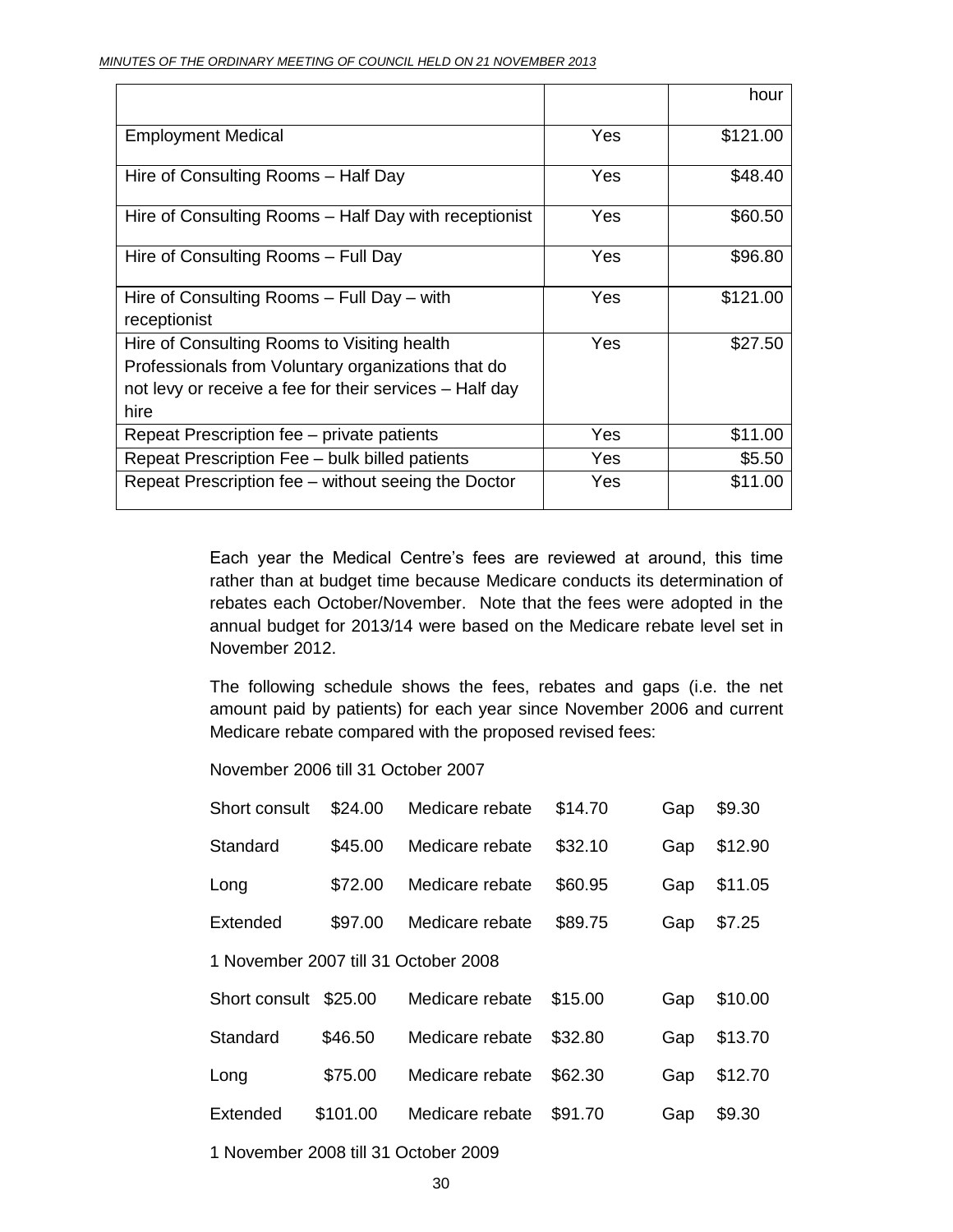#### *MINUTES OF THE ORDINARY MEETING OF COUNCIL HELD ON 21 NOVEMBER 2013*

| Short consult                        | \$26.00 | Medicare rebate                               | \$15.35 | Gap | \$10.65     |
|--------------------------------------|---------|-----------------------------------------------|---------|-----|-------------|
| Standard                             | \$48.50 | Medicare rebate                               | \$33.55 | Gap | \$14.95     |
| Long                                 | \$78.50 | Medicare rebate                               | \$63.75 | Gap | \$14.75     |
| Extended                             |         | \$105.50 Medicare rebate                      | \$93.80 | Gap | \$11.70     |
| 1 November 2009 till 31 October 2010 |         |                                               |         |     |             |
| Short consult                        | \$27.00 | Medicare rebate                               | \$15.70 | Gap | \$11.30     |
| Standard                             | \$50.00 | Medicare rebate                               | \$34.30 | Gap | \$15.70     |
| Long                                 | \$80.50 | Medicare rebate                               | \$65.20 | Gap | \$15.30     |
| Extended                             |         | \$108.50Medicare rebate                       | \$95.95 | Gap | \$12.55     |
|                                      |         | 1 December 2010 till 30November 2011          |         |     |             |
| Short consult                        | \$28.00 | Medicare rebate                               | \$16.00 | Gap | \$12.00     |
| Standard                             | \$52.50 | Medicare rebate                               | \$34.90 | Gap | \$17.60     |
| Long                                 | \$85.25 | Medicare rebate                               | \$67.65 | Gap | \$17.60     |
| Extended                             |         | \$117.15 Medicare rebate                      | \$99.55 | Gap | \$17.60     |
|                                      |         | 1 December 2010 till 30November 2011          |         |     |             |
|                                      |         | Short consult \$29.00 Medicare rebate         | \$16.30 | Gap | \$12.70     |
| Standard                             |         | \$54.50 Medicare rebate \$35.60               |         | Gap | \$18.90     |
| Long                                 | \$88.50 | Medicare rebate \$69.00                       |         | Gap | \$19.50     |
| Extended                             |         | \$121.50 Medicare rebate \$101.55             |         |     | Gap \$19.95 |
|                                      |         | 1 December 2011 till 1 December 2012          |         |     |             |
|                                      |         | Short consult \$32.00 Medicare rebate \$16.60 |         |     | Gap \$15.40 |
| Standard                             |         | \$60.00 Medicare rebate \$36.30               |         | Gap | \$23.70     |
| Long                                 |         | \$95.00 Medicare rebate \$70.30               |         | Gap | \$24.70     |
| Extended                             |         | \$130.00 Medicare rebate \$103.50             |         | Gap | \$26.50     |
|                                      |         |                                               |         |     |             |

# **COMMENT**

The Chief Executive Officer has discussed this matter with the Doctor and staff at Boyup Brook Medical Practice and it is recommended that the fees be reviewed to reflect the increased costs of operating the medical centre. The Medicare rebates were not revised this year.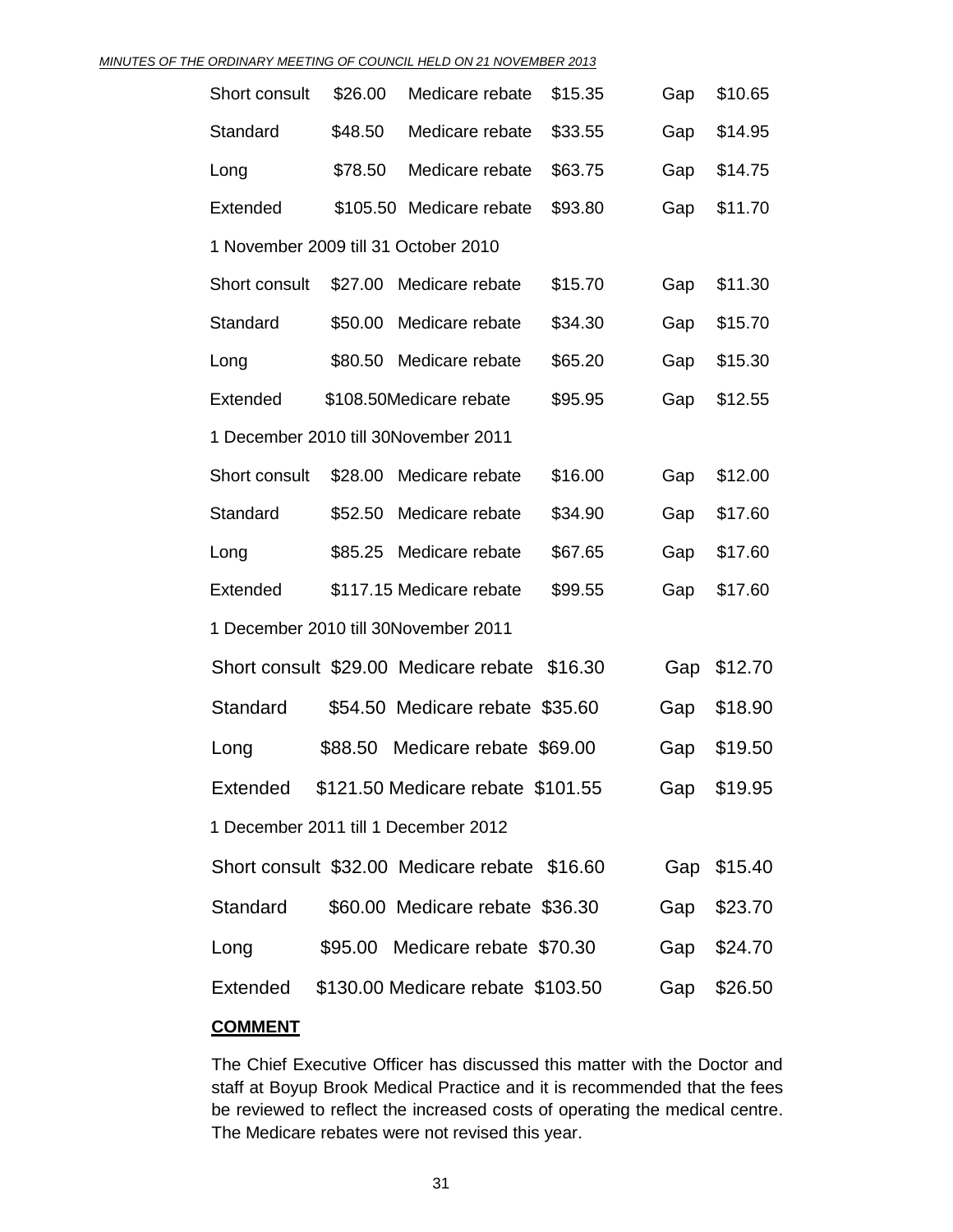The Medical Centre, along with all other medical practices, have to compete for locums, registrars and full time Doctors and as remuneration is generally based on a percentage of fees collected, it is important for the centre to keep pace if we want to attract good Doctors to rural areas such as this.

The Medicare rebates are:-

|                             |            | <b>Rebate</b> |
|-----------------------------|------------|---------------|
| <b>Consultation - Short</b> |            | \$16.60       |
|                             | Standard   | \$36.30       |
|                             | Long       | \$70.30       |
|                             | Extra Long | \$103.50      |

The GAP after taking into consideration the revised fee schedule and Medicare rebate will be as follows:-

|                      | Increase over previous year<br>GAP |
|----------------------|------------------------------------|
| Consultation – Short | \$18.40 (an increase of \$3.00)    |
| Standard             | \$28.70 (an increase of \$5.00)    |
| Long                 | \$29.70 (an increase of \$5.00)    |
| Extra Long           | \$36.50 (an increase of \$10.00)   |

Based on recent figures, 53% of patients visiting the Medical Centre are bulk billed and so will not be affected by the proposed increase.

The new fee structure proposed is as follows: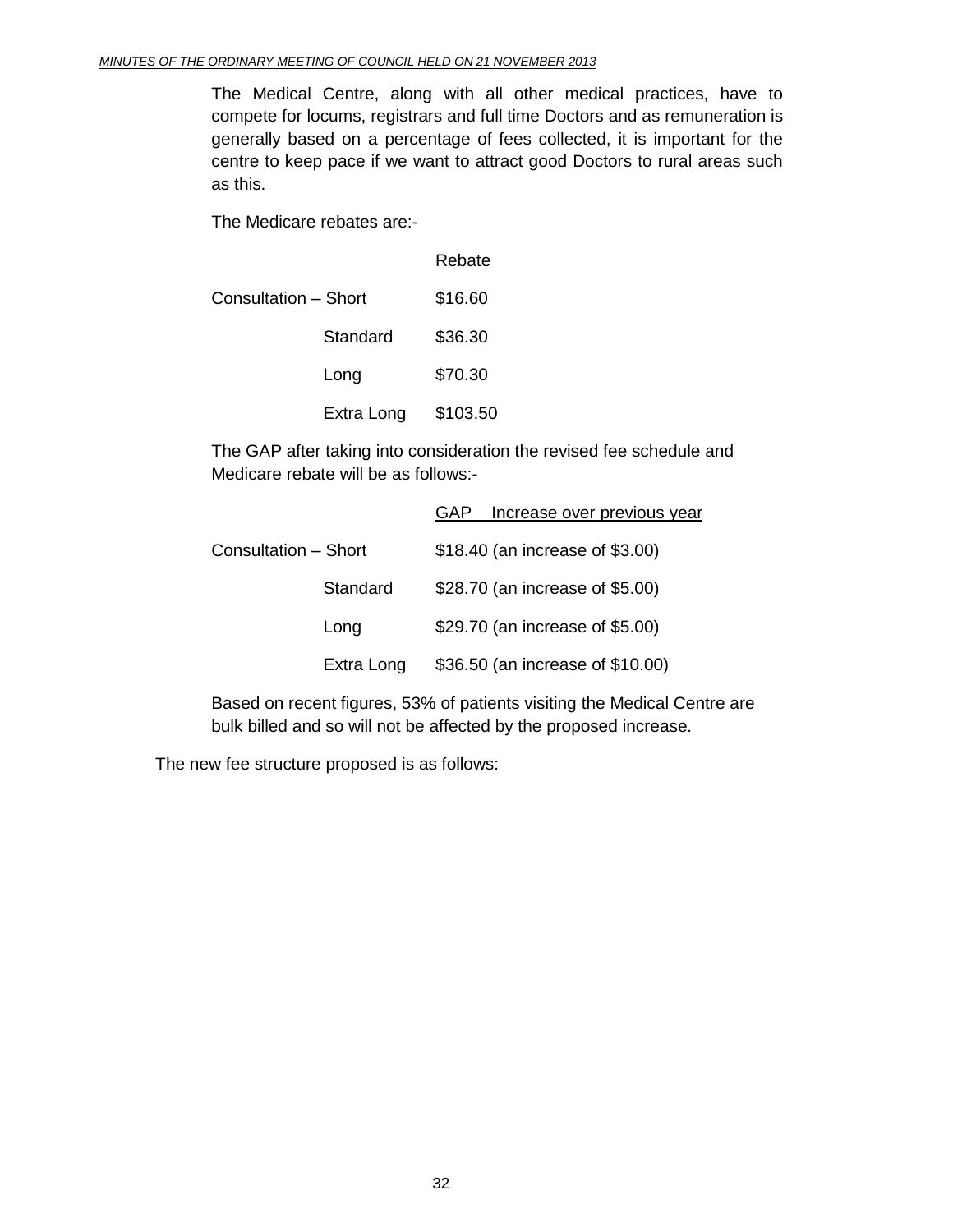| <b>Service</b>                                                                                                                                                              | <b>Amount</b>        |
|-----------------------------------------------------------------------------------------------------------------------------------------------------------------------------|----------------------|
| <b>Consultations - Short MBS Item 3</b>                                                                                                                                     | \$35.00              |
| <b>Consultations - Standard MBS Item 23</b>                                                                                                                                 | \$65.00              |
| <b>Consultations - Long MBS Item36</b>                                                                                                                                      | \$100.00             |
| <b>Consultations - Extra Long MBS Item 44</b>                                                                                                                               | \$140.00             |
| <b>Cortisone Injection</b>                                                                                                                                                  | \$35.00              |
| <b>Employment medical</b>                                                                                                                                                   | \$125.00             |
| Administration fee for missed appointments (after 2<br>notices to patient)                                                                                                  | \$65.00              |
| <b>Reports for Third Parties</b>                                                                                                                                            | \$240.00 per<br>hour |
| Hire of Consulting Rooms - Half Day                                                                                                                                         | \$44.00              |
| Hire of Consulting Rooms - Half Day - with<br>receptionist                                                                                                                  | \$55.00              |
| Hire of Consulting Rooms - Full Day                                                                                                                                         | \$88.00              |
| Hire of Consulting Rooms - Full Day - with<br>receptionist                                                                                                                  | \$110.00             |
| <b>Hire of Consulting Rooms to Visiting health</b><br>Professionals from Voluntary organizations that do<br>not levy or receive a fee for their services - Half day<br>hire | \$25.00              |
| <b>Repeat Prescription Fee private patients</b>                                                                                                                             | \$10.00              |
| <b>Repeat Prescription Fee bulk bill patients</b>                                                                                                                           | \$5.00               |
| Repeat referral without seeing the doctor                                                                                                                                   | \$10.00              |

# **CONSULTATION**

Dr Mel and Boyup Brook Medical Centre staff.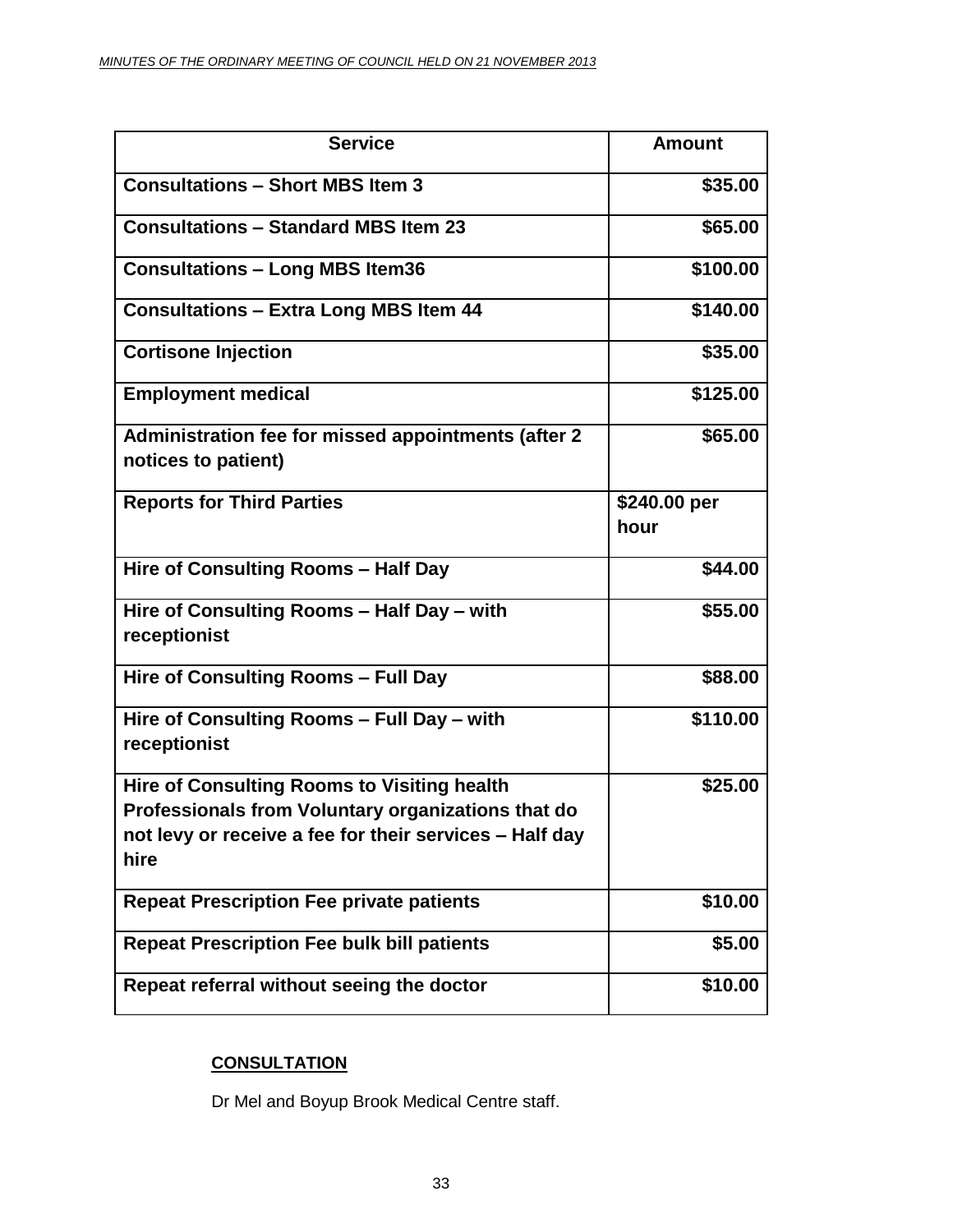# **STATUTORY ENVIRONMENT**

Local Government Act 1995 – Section 6.16, 6.17 and 6.19

Section 6.19- Requires a Local Government to advertise its intention to implement a fee structure that was not included in the Annual budget before it introduces the new fee and also to advise as to the date it will apply from.

## **POLICY IMPLICATIONS**

No specific policy that relates to this matter.

## **FINANCIAL IMPLICATIONS**

The revised fee structure will assist in achieving the estimate income projected in 2013/14 Budget to be received by the Boyup Brook Medical Centre, however the level depends entirely on the number of patients attending.

# **STRATEGIC IMPLICATIONS**

It is important to continue to provide a viable Medical Service for the community and to provide adequate resources to update the services and facilities provided.

# **VOTING REQUIREMENTS**

Absolute Majority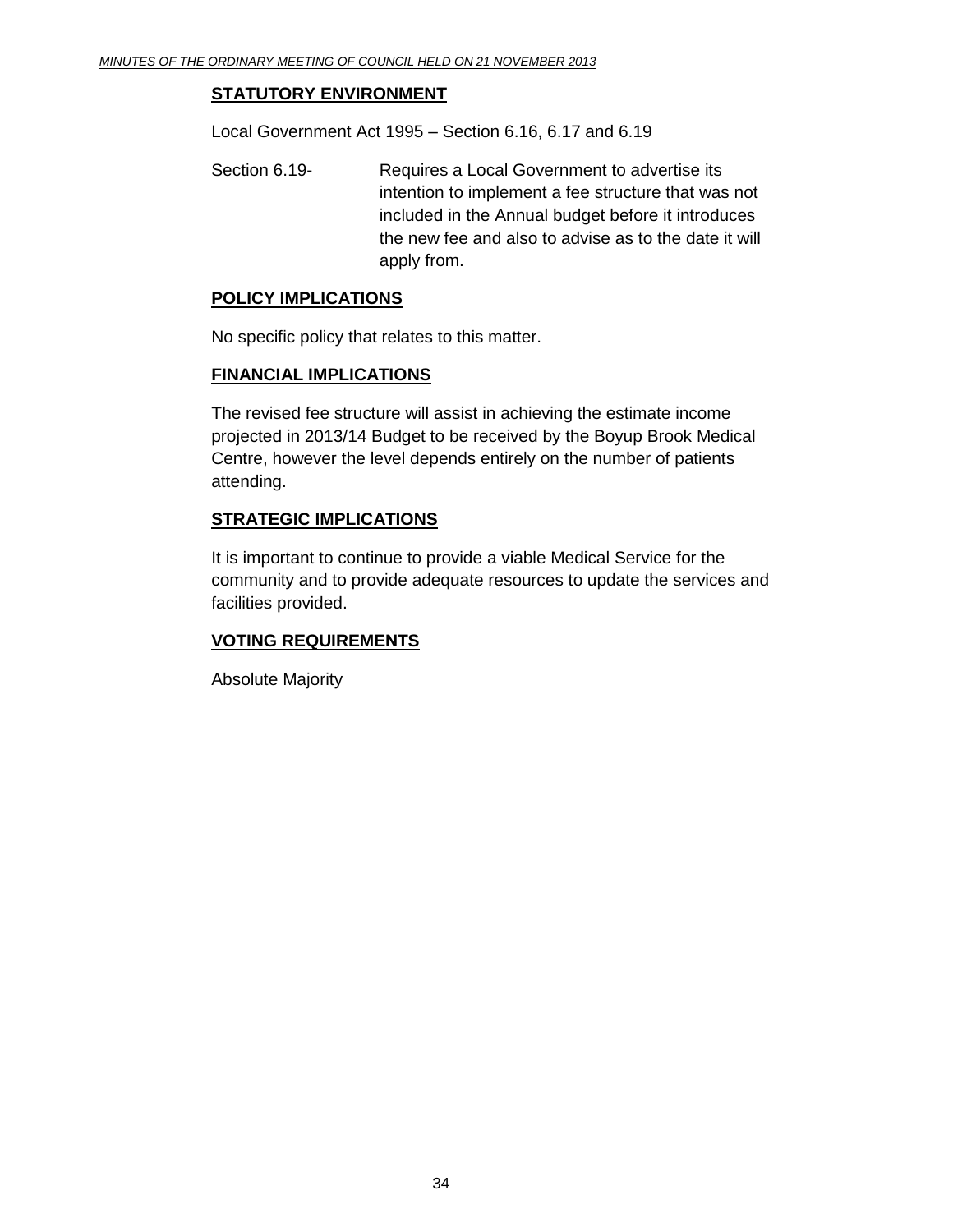## **COUNCIL DECISION & OFFICER RECOMMENDATION – ITEM 8.3.6**

**MOVED: Cr O'Hare SECONDED: Cr Walker**

**That the fees and charges contained in the 2013/14 Budget for the Boyup Brook Medical Centre be revised as follows, advertised and implemented from 1 December 2013:-**

# **BOYUP BROOK MEDICAL CENTRE**

| <b>Service</b>                                          | <b>Amount</b>     |
|---------------------------------------------------------|-------------------|
| <b>Consultations - Short MBS Item 3</b>                 | \$35.00           |
| <b>Consultations - Standard MBS Item 23</b>             | \$65.00           |
| <b>Consultations – Long MBS Item36</b>                  | \$100.00          |
| <b>Consultations - Extra Long MBS Item 44</b>           | \$140.00          |
| <b>Cortisone Injection</b>                              | \$35.00           |
| <b>Employment medical</b>                               | \$125.00          |
| Administration fee for missed appointments (after 2     | \$65.00           |
| notices to patient)                                     |                   |
| <b>Reports for Third Parties</b>                        | \$240.00 per hour |
| Hire of Consulting Rooms - Half Day                     | \$44.00           |
| Hire of Consulting Rooms - Half Day - with              | \$55.00           |
| receptionist                                            |                   |
| Hire of Consulting Rooms - Full Day                     | \$88.00           |
| Hire of Consulting Rooms - Full Day - with              | \$110.00          |
| receptionist                                            |                   |
| <b>Hire of Consulting Rooms to Visiting health</b>      | \$25.00           |
| Professionals from Voluntary organizations that do      |                   |
| not levy or receive a fee for their services - Half day |                   |
| hire                                                    |                   |
| <b>Repeat Prescription Fee private patients</b>         | \$10.00           |
| <b>Repeat Prescription Fee bulk bill patients</b>       | \$5.00            |
| Repeat referral without seeing the doctor               | \$10.00           |

**Carried by Absolute Majority 8/0 Res 160/13**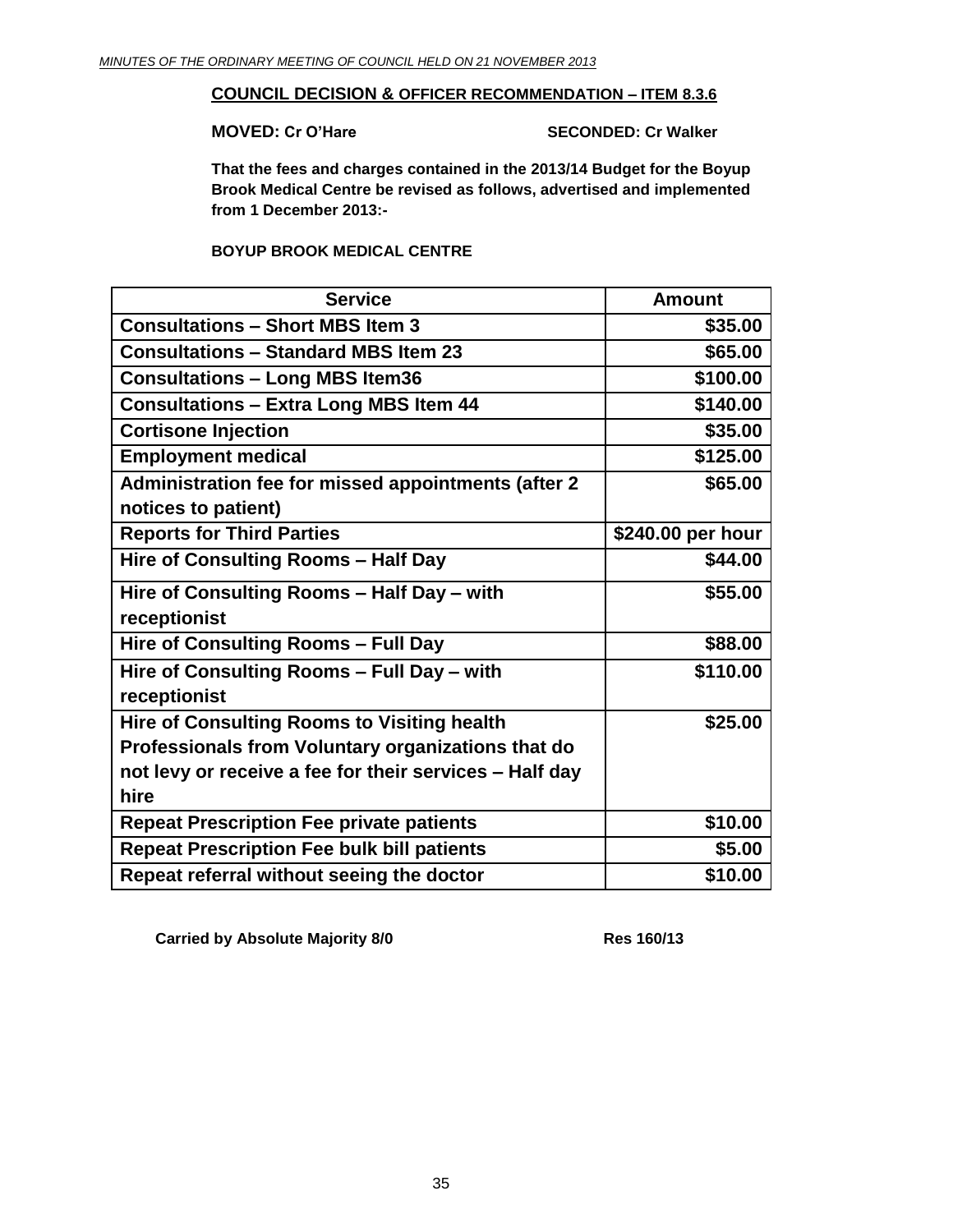## <span id="page-35-0"></span>**8.3.7 Community Hall**

| Location:                       | Not applicable                                                |
|---------------------------------|---------------------------------------------------------------|
| <b>Applicant:</b>               | Not applicable                                                |
| <b>File:</b>                    |                                                               |
| Disclosure of Officer Interest: | <b>None</b>                                                   |
| Date:                           | 12 November 2013                                              |
| Author:                         | Carberry<br>Manager<br>οf<br>Geoff<br>Administration & Assets |
| <b>Authorizing Officer:</b>     | Alan Lamb - Chief Executive<br>Officer                        |

## **SUMMARY**

The purpose of this report is to seek Council approval of funds to carry out urgent repairs to the Community Hall.

*\_\_\_\_\_\_\_\_\_\_\_\_\_\_\_\_\_\_\_\_\_\_\_\_\_\_\_\_\_\_\_\_\_\_\_\_\_\_\_\_\_\_\_\_\_\_\_\_\_\_\_\_\_\_\_\_\_\_\_\_*

#### **BACKGROUND**

The Community Hall was officially opened 3 June 1967. The method of construction would be termed as minimal by today's standard, being an iron roof supported by H iron Girder supports with brick walls bearing little or no load.

The ceiling is formed by wedging concaved masonite sheets which are or should be self supporting.

### **COMMENT**

In recent times several of these ceiling sheets have through fatigue have failed and have dropped to the floor.

On inspection several others have started to drop causing the ceiling to look uneven.

Attempts to re brace the sheets have met with varying success with some re collapsing with considerable force.

It is proposed that the existing ceiling panels be removed and a Gyprock ceiling be installed under the existing H Girders. By extending the Gyprock to the top of the brick work the whole area will be better sealed which will allow air conditioning to be installed at a latter date. The new ceiling would also improve the whole appearance of the premise.

Quotes have been requested from several suppliers but as yet only one has been received. As the hall can not be safely used until these works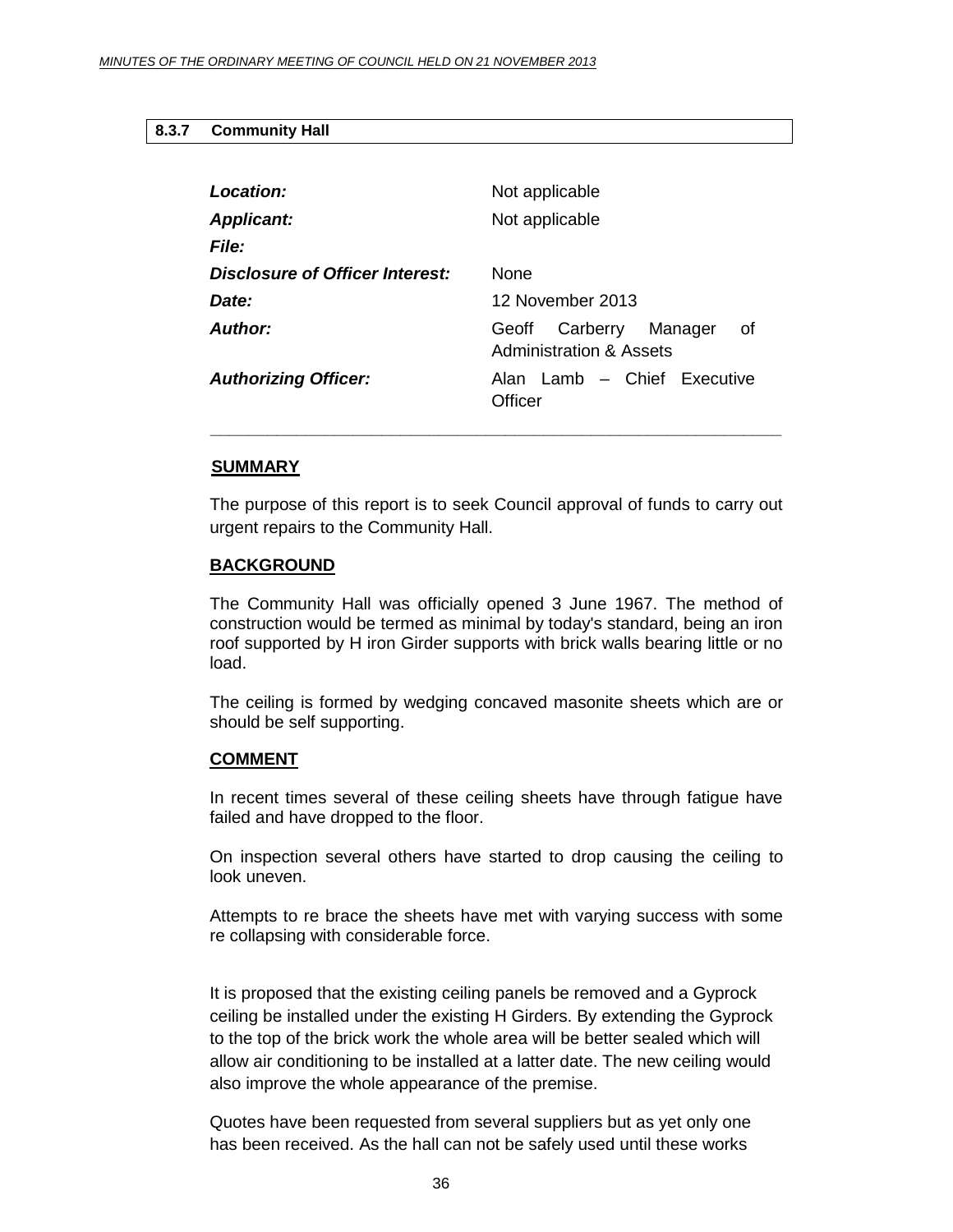have been completed and several requests for the hire of the facility are outstanding, the proposal has been put to Council to expedite the repairs.

## **CONSULTATION**

John Beadle - Keybrook

John Swalkowski - Builder

Donnybrook Building Co

# **STATUTORY ENVIRONMENT**

Not Applicable

## **FINANCIAL IMPLICATIONS**

As these works are outside of the scope of normal maintenance budget the additional funds required to complete the works will need to be approved by Council.

The quoted price is \$16,800 excluding GST (at the meeting the CEO advised that new information put the expected cost in the region of \$25,000 for all of the required works to be completed).

The Town Hall building reserve currently has a balance of \$39,000

## **STRATEGIC IMPLICATIONS**

Nil at this point in time

## **VOTING REQUIREMENTS**

Absolute Majority

## **OFFICER RECOMMENDATION – ITEM 8.3.7**

**That "Council resolve to approve funds of \$25,000 to be allocated from the Town Hall reserve for the purpose of a new ceiling in the Community Hall."**

## **COUNCIL DECISION**

**Moved: Cr Aird SECONDED: Cr Kaltenrieder**

**That "Council resolve to approve funds of \$25,000 to be allocated from the Town Hall reserve for the purpose of a new ceiling and improved lighting in the Community Hall.**

**Carried by Absolute Majority 8/0 Res 161/13**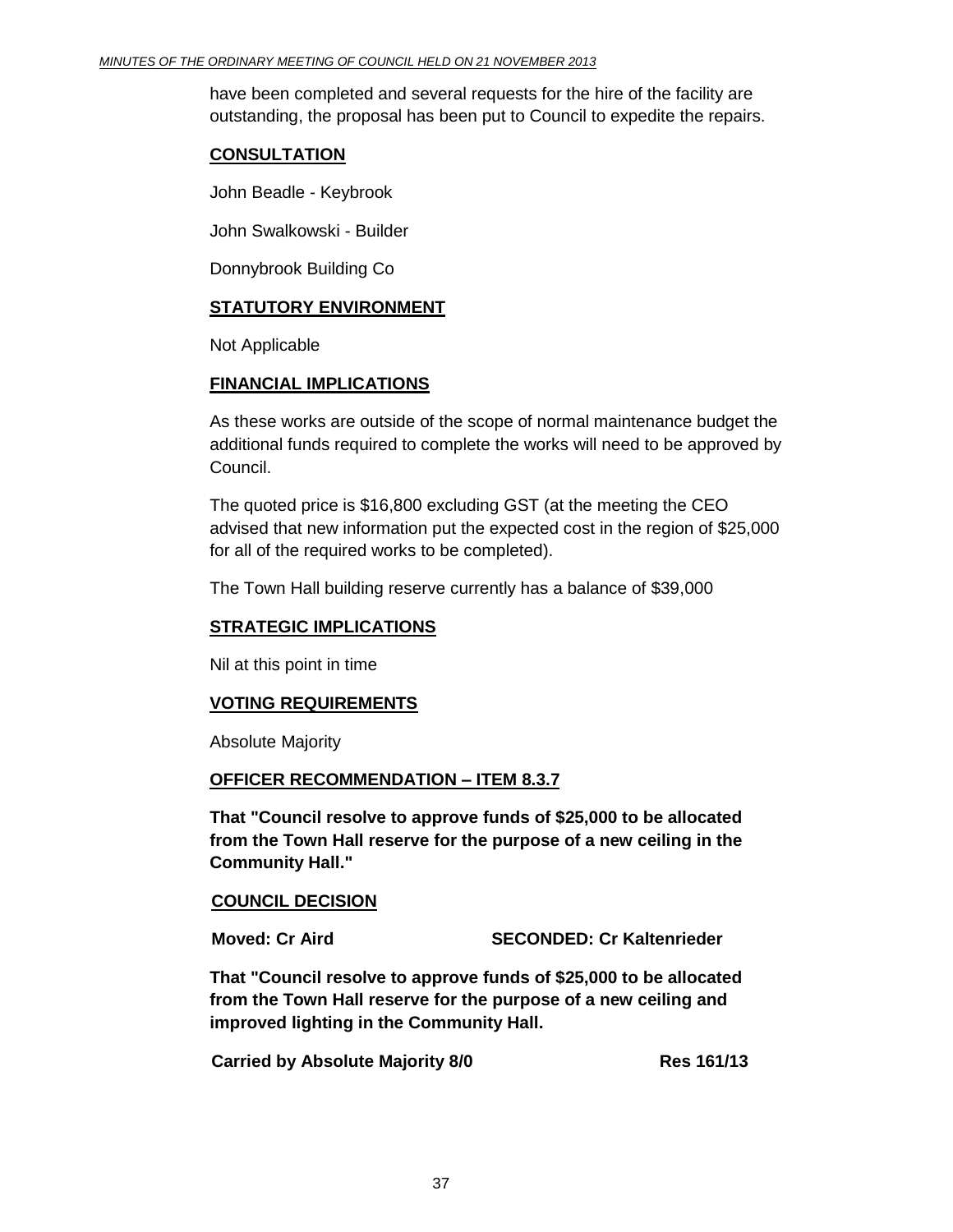# **MOVED:Cr Oversby SECONDED: Cr Imrie**

**That the Council adopts enbloc items. 9.1.1 and 9.1.2.**

**Carried 8/0 Res 162/13**

# <span id="page-37-0"></span>**9 COMMITTEE REPORTS**

9.1.1 Minutes of the Audit & Finance Committee

<span id="page-37-1"></span>

| Location:                       | Shire of Boyup Brook |
|---------------------------------|----------------------|
| <b>Applicant:</b>               | N/A                  |
| <b>File:</b>                    |                      |
| Disclosure of Officer Interest: | Nil                  |
| Date:                           | 9 November 2013      |
| Author:                         | Alan Lamb - CEO      |
| Attachments:                    | Yes – Minutes        |

## **BACKGROUND**

The Audit and Finance Committee meeting was held on 26 August 2013.

*\_\_\_\_\_\_\_\_\_\_\_\_\_\_\_\_\_\_\_\_\_\_\_\_\_\_\_\_\_\_\_\_\_\_\_\_\_\_\_\_\_\_\_\_\_\_\_\_\_\_\_\_\_\_\_\_\_\_\_\_*

Minutes of the meeting are laid on the table and circulated.

# **OFFICER RECOMMENDATION – ITEM 9.1.1**

That the minutes of the Audit & Finance Committee meeting held on 26 August 2013 be received.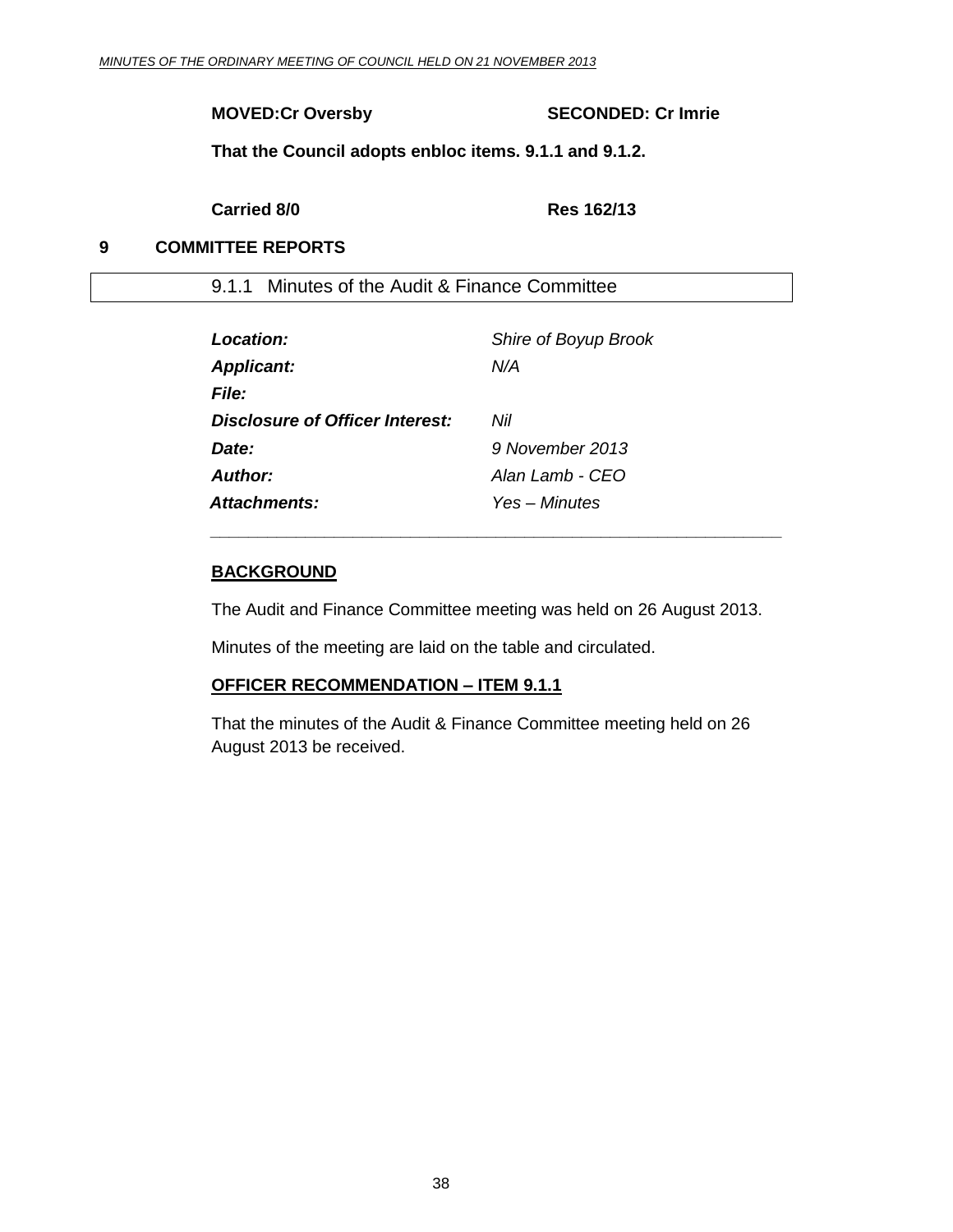# 9.1.2 Minutes of the Annual Awards Committee

<span id="page-38-0"></span>

| Location:                       | Shire of Boyup Brook |
|---------------------------------|----------------------|
| <b>Applicant:</b>               | N/A                  |
| File:                           |                      |
| Disclosure of Officer Interest: | Nil                  |
| Date:                           | 9 November 2013      |
| Author:                         | Alan Lamb - CFO      |
| <b>Attachments:</b>             | Yes – Minutes        |

## **BACKGROUND**

An Annual Awards Committee meeting was held on 18 September 2013 and 20 August 2013.

*\_\_\_\_\_\_\_\_\_\_\_\_\_\_\_\_\_\_\_\_\_\_\_\_\_\_\_\_\_\_\_\_\_\_\_\_\_\_\_\_\_\_\_\_\_\_\_\_\_\_\_\_\_\_\_\_\_\_\_\_*

Minutes of the meeting are laid on the table and circulated.

## **OFFICER RECOMMENDATION – ITEM 9.1.2**

That the minutes of the Annual Awards Committee meeting held on 18 September 2013 and 20 August 2013 be received.

## **10 MOTIONS OF WHICH PREVIOUS NOTICE HAS BEEN GIVEN** Nil

## <span id="page-38-1"></span>**11 URGENT BUSINESS BY APPROVAL OF THE PRESIDENT OR A MAJORITY OF COUNCILLORS PRESENT** Nil

# <span id="page-38-3"></span><span id="page-38-2"></span>**12 CONFIDENTIAL MATTERS – BEHIND CLOSED DOORS**

12.1.1 Boyup Brook Airfield – lease of a portion of the land

# <span id="page-38-4"></span>**COUNCIL DECISION & OFFICER RECOMMENDATION – ITEM 12.1.1**

**MOVED:Cr Walker SECONDED: Cr Kaltenrieder**

**That Council:**

- **1. Advertise, in accordance with section 3.58 of the Local Government Act, its intention to lease a portion of the Boyup Brook Airfield to Mr Drayton.**
- **2. Approve the provision for the airstrip re-sheeting work to be applied to airfield improvements.**

**Carried by Absolute Majority 8/0 Res 163/13**